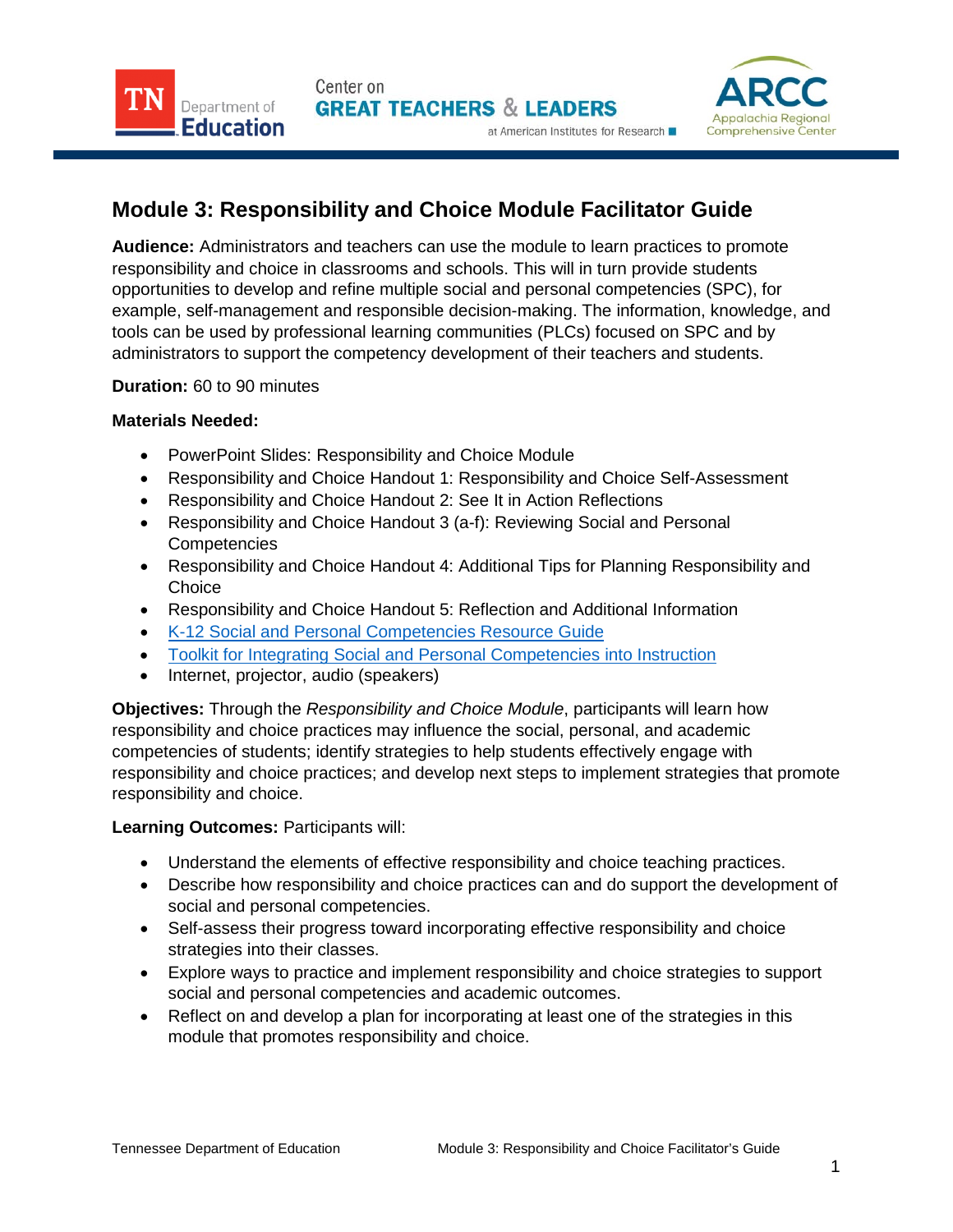**Assessment and Evaluation:** Participants will self-assess and self-reflect on how well they have implemented strategies that promote responsibility and choice and their impact on students. Also, the module includes a link at its conclusion to obtain participants' feedback.

**How to Use This Guide:** Below you will find a script of the content for each PowerPoint slide. Additionally, we include optional activities, videos, and guiding questions that you may want to incorporate to make the professional learning more interactive if the online module is conducted in a professional learning community (PLC).

**Audio Option**: There are two options to disseminate the PowerPoint. You can use the PowerPoint found on YouTube that provides audio, in which a narrator takes you through the presentation. Conversely, you can use the PLC version, in which the script for the narration can be found below. The PLC version also allows for a narration to play if preferred.

| <b>Materials</b><br>Slide 1          | <b>Content</b><br><b>Introduction</b>                                                                                                                                                                                                                                                                                                                                                                                                                                                                                                                                                                                              | <b>Time</b><br>1 minute |
|--------------------------------------|------------------------------------------------------------------------------------------------------------------------------------------------------------------------------------------------------------------------------------------------------------------------------------------------------------------------------------------------------------------------------------------------------------------------------------------------------------------------------------------------------------------------------------------------------------------------------------------------------------------------------------|-------------------------|
|                                      | As a student, how did you learn to become responsible for your<br>learning? For making good choices, both in and out of school?<br>How did you develop the ability to become a responsible<br>decision maker? As an educator, what can you do to help<br>students make better choices and become more responsible for<br>their learning and their social interactions, both in school and<br>beyond?                                                                                                                                                                                                                               |                         |
|                                      | This module explores responsibility and choice practices that<br>you can implement in the classroom to support students'<br>development of their social and personal competencies,<br>including responsible decision-making and self-management<br>skills.                                                                                                                                                                                                                                                                                                                                                                         |                         |
| <b>Optional</b><br><b>Discussion</b> | As a group, you may want to have participants discuss the<br>questions in the introductory slide with one another.                                                                                                                                                                                                                                                                                                                                                                                                                                                                                                                 | 5 minutes               |
| Slide 2                              | <b>Importance of Responsibility and Choice</b>                                                                                                                                                                                                                                                                                                                                                                                                                                                                                                                                                                                     | 2 minutes               |
|                                      | Your students will take greater responsibility for their learning<br>when the learning activities they engage in are connected to<br>their personal goals, interests, and experiences. Students who<br>take greater responsibility may be described as more<br>autonomous learners or students who engage in self-directed<br>learning, in which the learner develops and monitors personal<br>goals and is motivated and persistent in achieving those goals.<br>Further, student motivation increases when teachers provide<br>students with developmentally appropriate choices that students<br>find interesting and engaging. |                         |
|                                      | So how do Tennessee students feel about the responsibility and<br>choice practices in their classrooms? In a survey administered<br>to almost 90,000 middle and high school students in Tennessee<br>in 2013-14, 54 percent of the students agreed or strongly                                                                                                                                                                                                                                                                                                                                                                     |                         |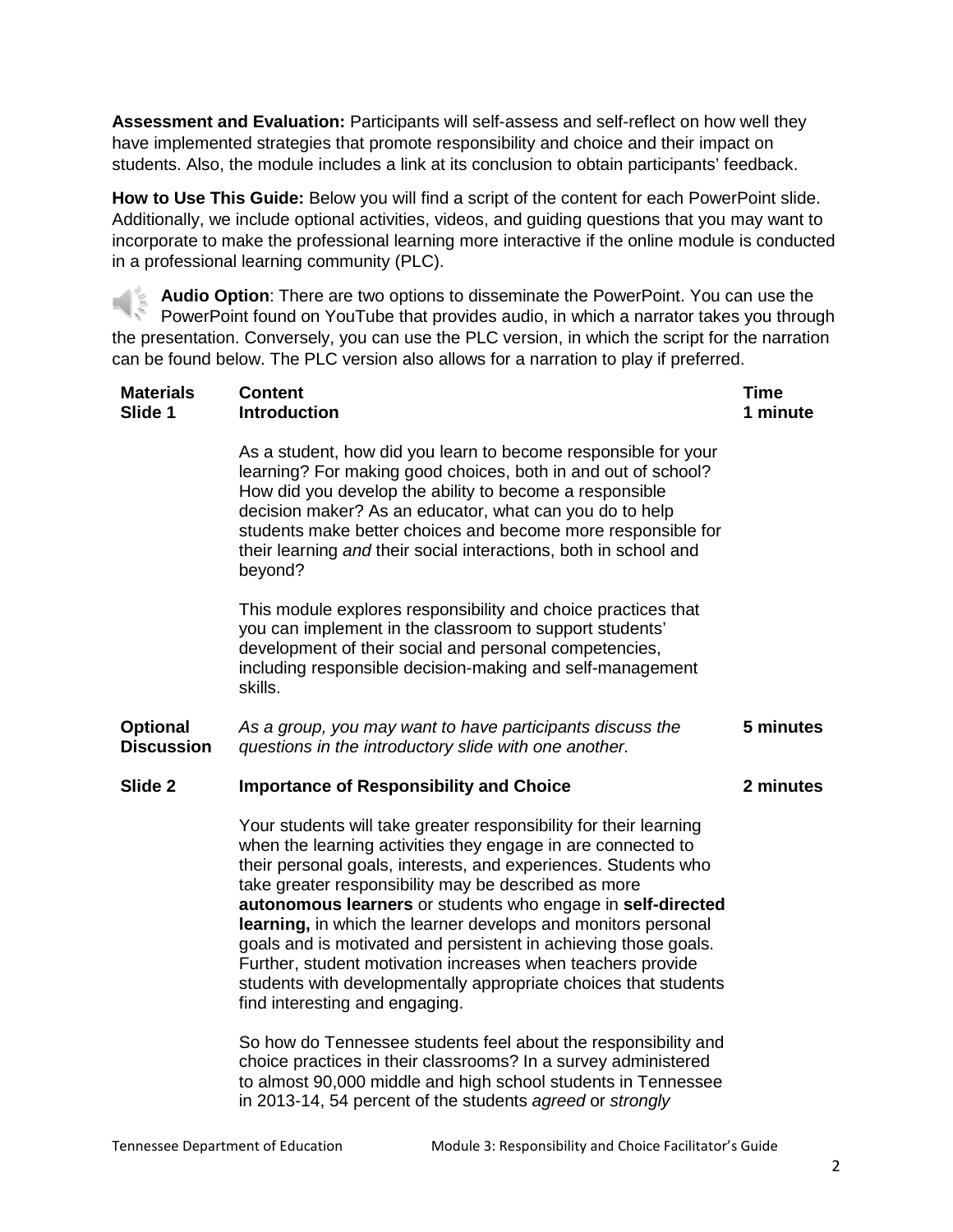*agreed* that most teachers at their school allow them to be creative and think for themselves. Similarly, about 49 percent of the students who responded *agreed* or *strongly agreed* that most of their teachers often connect what they are learning to life outside of the classroom. Fewer than 40 percent of the students who responded *agreed* or *strongly agreed* that most of their teachers helped them to get excited about what they are learning in class.

Responsibility and choice can motivate students to achieve personal and academic goals. But not all choice is effective, and you should consider strategies that provide appropriate choices that scaffold your students' development as they take on greater responsibility for their learning and their actions inside and outside of class. This module will provide you with strategies to consider for effectively promoting responsibility and choice to lead to greater student academic, personal, and social outcomes.

## **Slide 3 Ten Teaching Practices: Responsibility and Choice**

Responsibility and choice refer to approaches in which teachers allow students to make responsible decisions about their work and interactions in their classrooms. When students develop the social and personal competencies needed to become responsible decision makers in the classroom context, students may use those competencies in situations outside of the classroom when faced with personal choices and decisions.

*Responsibility and Choice* is the third learning module in the *Social and Personal Competencies Modules* series of 10 modules. If you have not already, you can review the *Introduction to Social and Personal Competencies* module to learn more about the goal and purposes of this series. We developed each module to address one of the 10 teaching practices that promote social and personal competencies, as described in the Tennessee Toolkit titled *Incorporating Social and Personal Competencies into Classroom Instruction and Educator Effectiveness: A Toolkit for Tennessee Teachers and Administrators.* 

## **Slide 4 Introduction to Responsibility and Choice**

Responsibility and choice are essential instructional practices that facilitate development of a variety of social and personal competencies students need to be successful in school, work, and life. Providing students with opportunities to be responsible learners and make good decisions and choices is critical, as students constantly face choices in school, social settings, or their personal lives.

**2 minutes**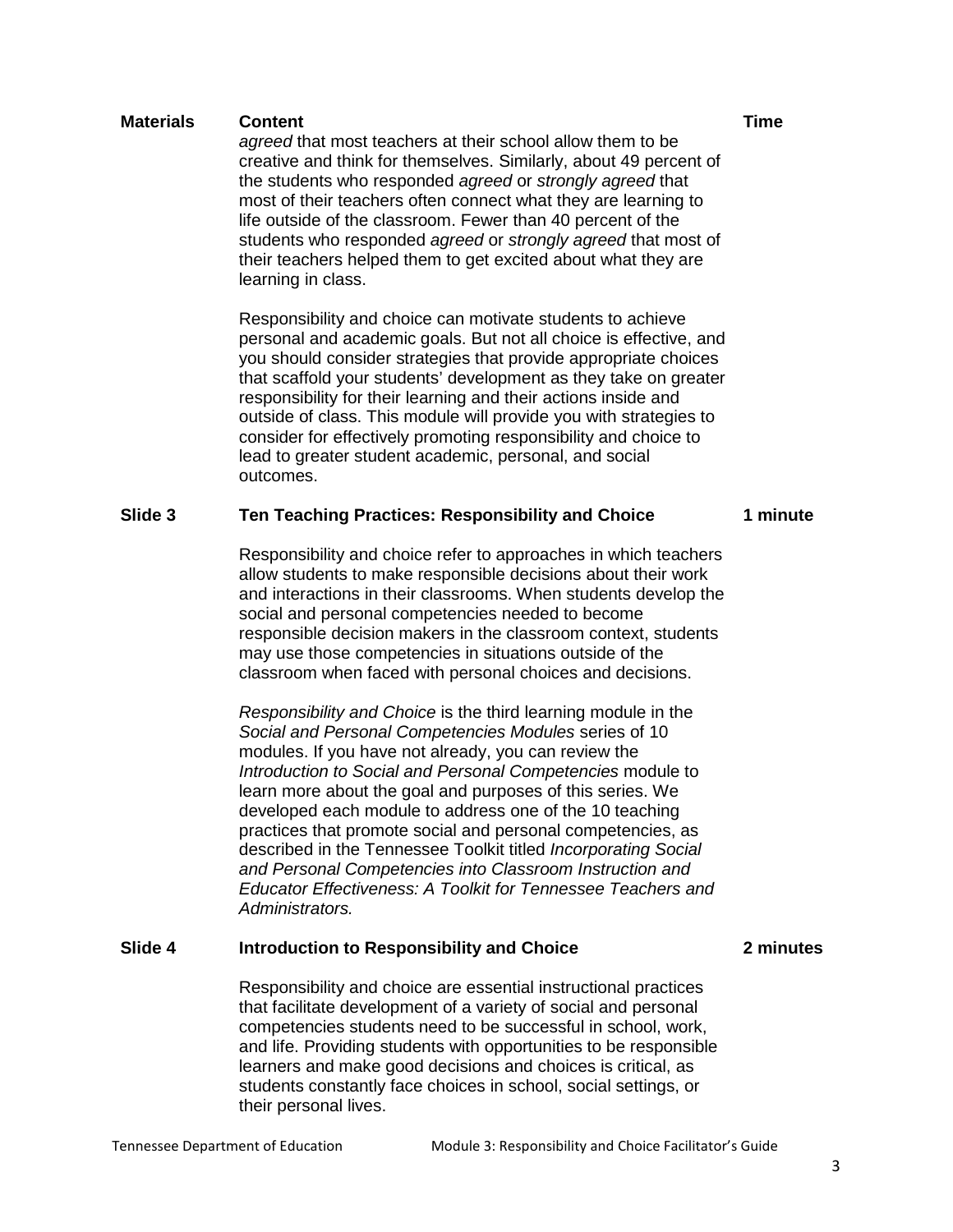Responsibility and choice practices support a range of social and personal competencies, including goal-setting, awareness of others, and communication, in addition to **responsible decision-making.** Responsible decision-making, one of the five core competencies in the *Tennessee Social and Personal Competencies*, is the ability to make constructive and respectful choices about personal behavior and social interactions based on consideration of ethical standards, safety concerns, social norms, the realistic evaluation of consequences of various actions, and the well-being of self and others. When students make responsible decisions, they evaluate the consequences positive and negative—of the choices they make for themselves and others. These decisions can occur in academic and social settings, both in and out of the classroom.

If you have not already downloaded the handouts for this module, now is an excellent time to do so. You will be directed when to refer to each of them.

## **Slide 5 Objectives for This Module**

Through this module, you will learn how responsibility and choice influence students' development of social, personal, and academic competencies. You will learn how to create opportunities for students to become responsible and selfdirected learners, and make relevant and effective choices that can both motivate students and be manageable for you as a teacher. For example, you will learn about self-directed learning, incorporating democratic norms, student-led conferences, peer tutoring, and service learning.

Additionally, you will see examples of Tennessee teachers incorporating academic and social strategies that promote responsibility and choice in their classrooms.

At the completion of this module, you will reflect on what you have learned and develop a plan for incorporating at least one of the strategies in this module that promotes responsibility and choice.

**Optional Discussion** *Think about your experiences when you have not had an opportunity to make choices or take responsibility. How did that affect your learning? How does that compare to when you were given those opportunities?* **3 minutes**

### **Slide 6 Benefits for Students**

Students experience multiple benefits when teachers engage in responsibility and choice practices. For example, students

**3 minutes**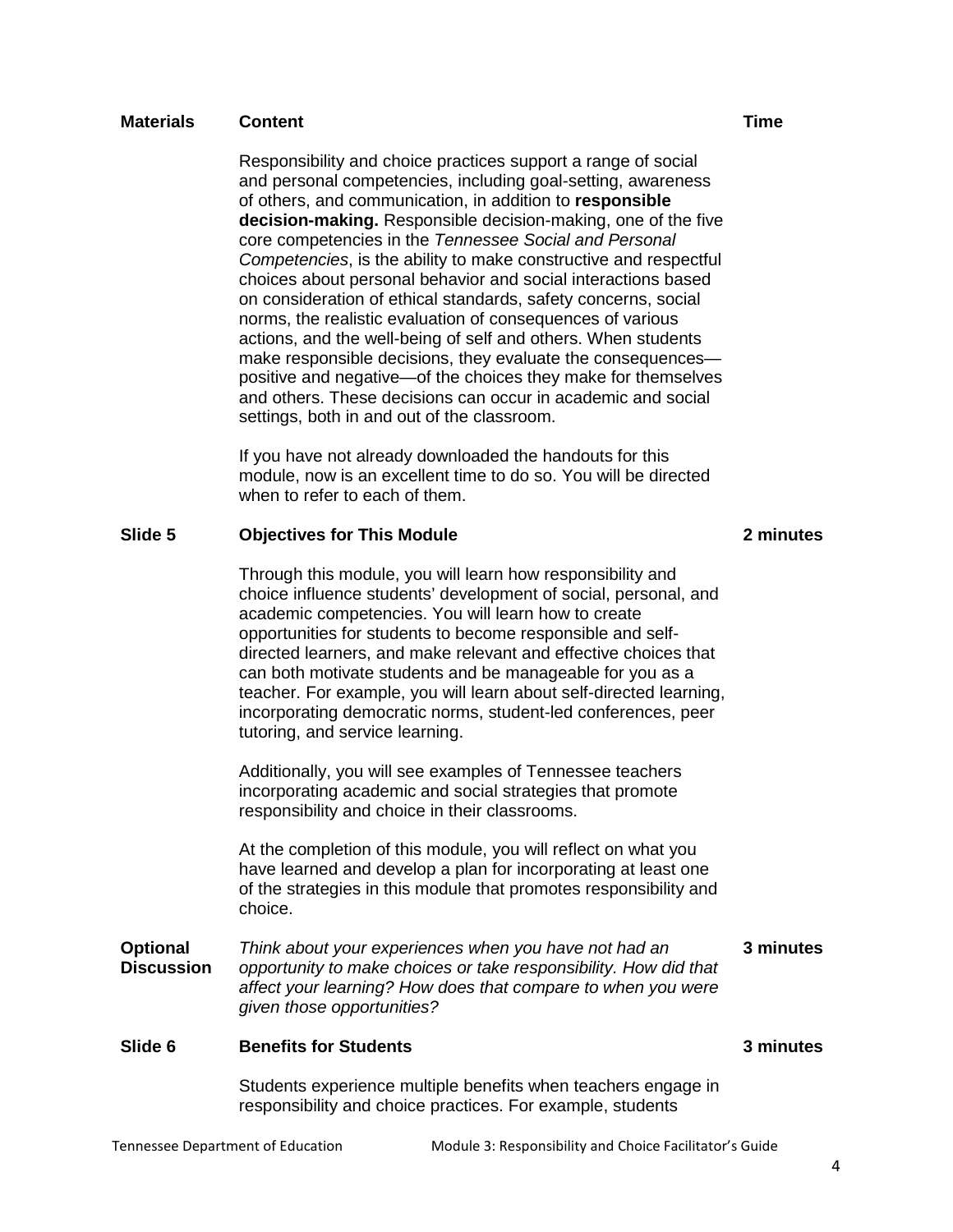develop social and personal skills that can help them monitor their progress toward goals and provide specific feedback to their peers. To successfully engage in these practices, students also have to learn to manage their feelings, thoughts, and behaviors, as well as the strategies they use to guide their learning. Similarly, students can become more responsible learners when they accept responsibility for the materials and resources they use for learning—even when those resources are other people.

Evan Fishman (2014) indicates that students who accept responsibility for their actions are likely to feel greater control over those actions and become self-motivated, especially in academic situations. However, to have the most impact, imposing responsibility on students or holding students accountable for their actions and learning outcomes in the traditional punitive sense should be avoided. Instead, you can help students develop their sense of responsibility, helping them recognize that they can influence their learning environment to reach the academic goals they set for themselves. Also, when students develop a sense of responsibility, they are more likely to exhibit self-regulation strategies and develop a sense of internal obligation to reach their goals. Responsible students report going beyond surface-level learning more than their peers who do not feel responsible for their learning.

Additional social and personal competencies that students develop when teachers implement responsibly and choice practices include problem-solving skills, like the capacity to define problems, to generate and reflect on solutions, and to consider the implications on others for potential solutions (Bierman, et al., 2008). You can easily incorporate responsibility and choice practices into your repertoire to benefit students of all ages, abilities, and backgrounds.

**Optional Discussion** *Thinking back on the previous discussion about your experience*  **3 minutes** *with responsibility and choice, what were the effects on you, as a participant, or on your students? Did you find that your experience helped you or your students develop social, personal, and academic skills? If not, what would you need to do differently to produce the desired benefits?*

# **Slide 7 Alignment to TEAM Evaluation**

Elements of responsibility and choice practices can be found within multiple components of the *Tennessee Educator Acceleration Model,* often referred to as TEAM. For example, responsibility and choice practices can be seen within the *activities and materials* component of the TEAM, as students can choose the activities and materials they use in the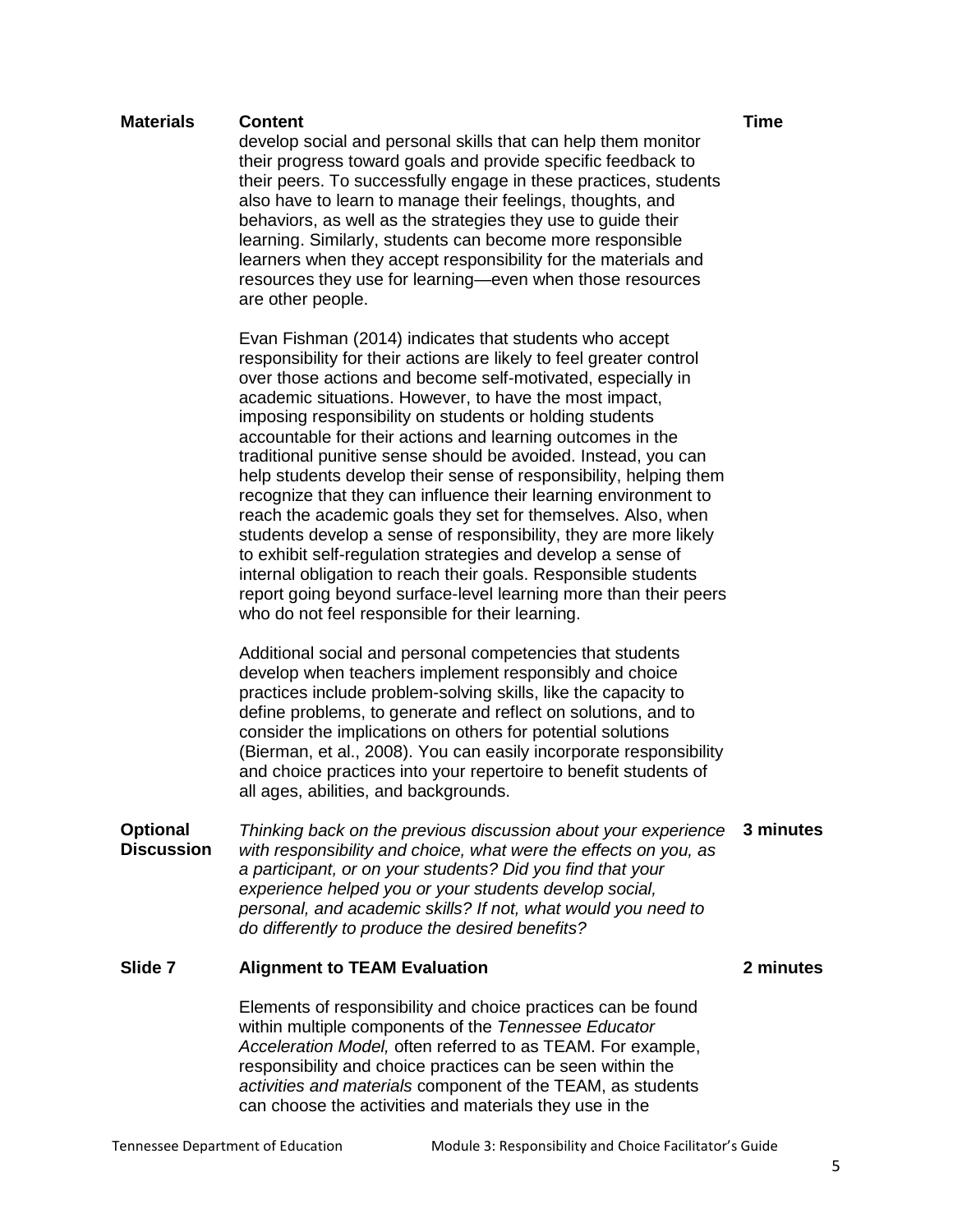| <b>Materials</b>                                  | <b>Content</b><br>classroom, while other activities demand self-direction and self-<br>monitoring. Similarly, it can be found within the questioning,<br>academic feedback, grouping students, thinking, expectations,<br>and managing student behavior components of the TEAM<br>General Educator Rubric. This module will help you learn how to<br>promote responsibility and choice in a way that is consistent<br>with the "Significantly Above Expectations" category within the<br><b>TEAM Rubric.</b>                                                                                                                                             | <b>Time</b> |
|---------------------------------------------------|----------------------------------------------------------------------------------------------------------------------------------------------------------------------------------------------------------------------------------------------------------------------------------------------------------------------------------------------------------------------------------------------------------------------------------------------------------------------------------------------------------------------------------------------------------------------------------------------------------------------------------------------------------|-------------|
| Slide 8                                           | <b>Self-Assessment and Self-Reflection</b>                                                                                                                                                                                                                                                                                                                                                                                                                                                                                                                                                                                                               | 2 minutes   |
|                                                   | Before you get started, take a few minutes to reflect on how you<br>promote responsibility and choice in your classroom. What<br>strategies do you use? How confident do you feel in monitoring<br>and evaluating academic and social and personal learning as a<br>result of allowing for greater student responsibility? How do<br>students react when given opportunities to develop<br>responsibility and have choices? If it's helpful, reflect on your<br>use of strategies in a recent class, one that you can easily<br>remember. Otherwise, try to think more holistically about your<br>use of responsibility and choice during a typical day. |             |
| <b>Refer to</b><br><b>Handout 1</b><br>(Activity) | You can refer to Handout 1, Responsibility and Choice Self-<br>Assessment, to reflect on how you implement these practices in<br>your classroom.                                                                                                                                                                                                                                                                                                                                                                                                                                                                                                         | 3 minutes   |
| <b>Optional</b><br><b>Discussion</b>              | If participants feel comfortable, have them share out their areas<br>of strength and areas where they need growth or their thoughts<br>on how to better use their competencies in the classroom.                                                                                                                                                                                                                                                                                                                                                                                                                                                         | 5 minutes   |
| Slide 9<br>(Activity)                             | <b>See It in Action Reflections</b>                                                                                                                                                                                                                                                                                                                                                                                                                                                                                                                                                                                                                      | 2 minutes   |
| <b>Refer to</b><br><b>Handout 2</b>               | Now that you've reflected on your use of responsibility and<br>choice, take a deeper look at these practices in action. Select<br>one of the short videos based on whether you're interested in<br>viewing an elementary or secondary classroom, or perhaps<br>both! As you watch the video, pay close attention to how the<br>teacher proactively supports students to manage their learning<br>during opportunities that promote responsibility and choice.<br>You'll find some reflection questions in Handout 2, See It in<br>Action Reflections, that you might ask yourself as you watch.                                                          |             |
| <b>Videos</b>                                     | <b>Responsibility and Choice in an Elementary School: Two</b><br>2 <sup>nd</sup> grade classroom                                                                                                                                                                                                                                                                                                                                                                                                                                                                                                                                                         | 6 minutes   |
|                                                   | https://youtu.be/bbTr2dFt1RA                                                                                                                                                                                                                                                                                                                                                                                                                                                                                                                                                                                                                             | 6 minutes   |
|                                                   | Responsibility and Choice in a Middle School: 7th grade<br><b>English language arts</b><br>https://youtu.be/ tSE6SynNc4                                                                                                                                                                                                                                                                                                                                                                                                                                                                                                                                  |             |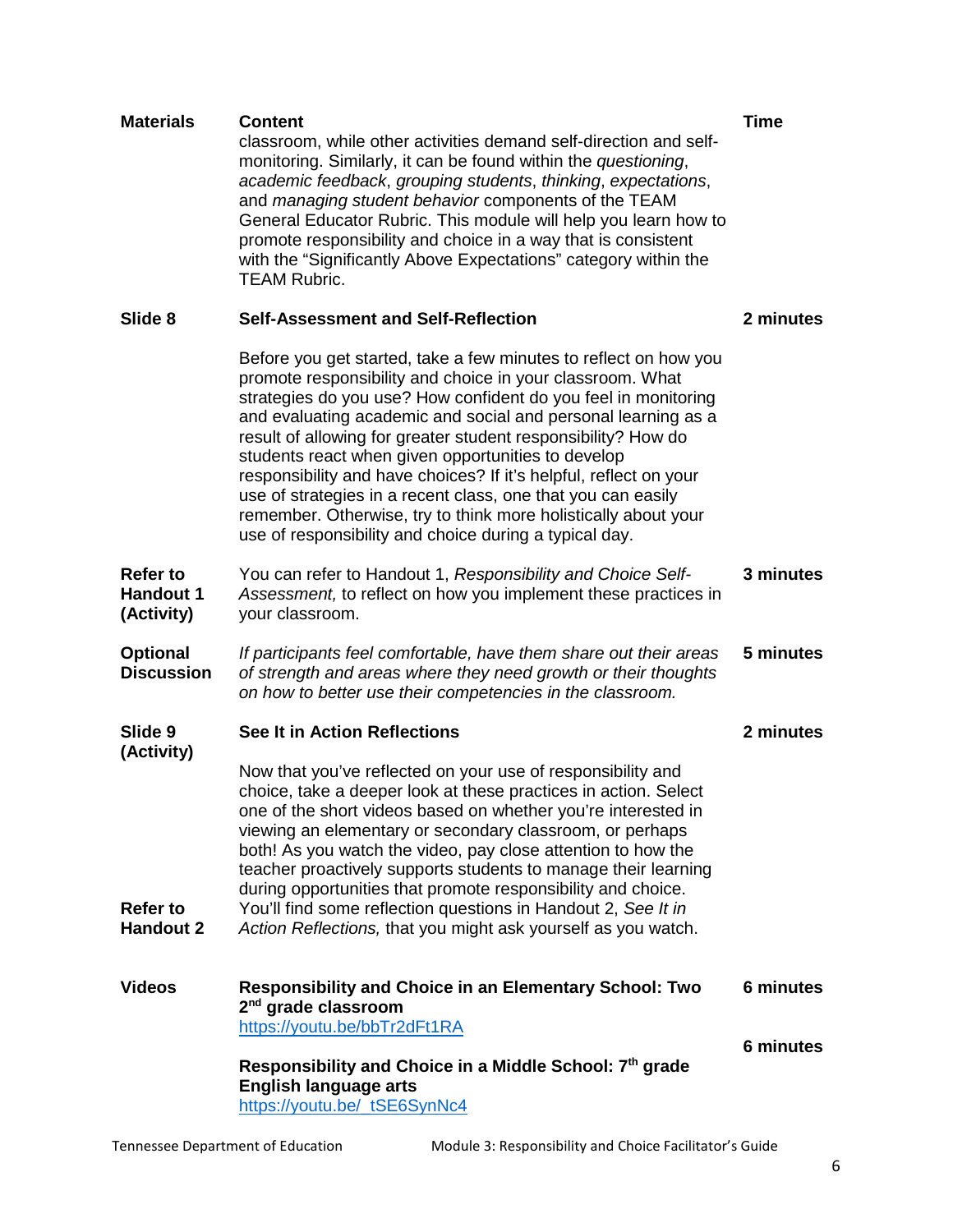| <b>Materials</b><br><b>Handout 2</b><br><b>Activity</b> | <b>Content</b><br>Ask participants to complete the reflection questions in<br>"Handout 2: See It in Action Reflections."                                                                                                                                                                                                                                                                                                                                                                                                                                                                                                                                                                       | <b>Time</b><br>4 minutes |
|---------------------------------------------------------|------------------------------------------------------------------------------------------------------------------------------------------------------------------------------------------------------------------------------------------------------------------------------------------------------------------------------------------------------------------------------------------------------------------------------------------------------------------------------------------------------------------------------------------------------------------------------------------------------------------------------------------------------------------------------------------------|--------------------------|
| <b>Optional</b><br><b>Videos</b>                        | Campbell County High School Flex Lunch<br>https://www.youtube.com/watch?v=MquybHFOB5Y&feature=yo<br>utu.be<br>Dobyns-Bennett High School BUDS Program<br>https://www.youtube.com/watch?v=jnPlf8A1oEc&feature=youtu.<br><u>be</u>                                                                                                                                                                                                                                                                                                                                                                                                                                                               | 4 minutes<br>4 minutes   |
| <b>Optional</b><br><b>Discussion</b>                    | After you watch the videos and have participants review them,<br>facilitate a discussion using the reflection question handout.<br>Specifically, ask the participants how they saw teachers support<br>social and personal competencies by incorporating<br>responsibility and choice.                                                                                                                                                                                                                                                                                                                                                                                                         | 5 minutes                |
| Slide 10                                                | <b>Exploring Responsibility and Choice</b>                                                                                                                                                                                                                                                                                                                                                                                                                                                                                                                                                                                                                                                     |                          |
|                                                         | Students from all backgrounds and developmental levels can<br>engage in responsibility and choice practices; although, the way<br>that they engage in those practices might differ. For example,<br>not all students come to school with the same motivation for<br>success or have the same understanding about their roles as<br>students. Students who come from cultures that promote<br>independent thinking and interactions are more likely to value<br>making their own choices, whereas students from more<br>communal cultures are more intrinsically motivated when<br>presented with choices that have more value to the group or are<br>decided on with an elder (D'ailly, 2004). |                          |
|                                                         | In the remainder of the module, we will provide specific<br>practices that you can engage in with your students that<br>exemplify responsibility and choice. Specifically, you'll learn<br>more about self-directed learning strategies, democratic norms<br>and procedures, student-led conferences, peer tutoring, and<br>service-learning.                                                                                                                                                                                                                                                                                                                                                  |                          |
| Slide 11                                                | <b>General Principles of Responsibility and Choice:</b><br><b>Developing Autonomous Learners</b>                                                                                                                                                                                                                                                                                                                                                                                                                                                                                                                                                                                               | 2 minutes                |
|                                                         | Through the integration of responsibility and choice practices in<br>the classroom, your students are more likely to become<br>autonomous learners. Autonomous learners take greater<br>responsibility for their learning. They make their own choices,<br>take actions on their own to realize their personal goals, and<br>persist on tasks even when faced with challenges (Assor,<br>Kaplan & Roth, 2002). Further, students who perceive<br>themselves as autonomous learners report greater curiosity,                                                                                                                                                                                   |                          |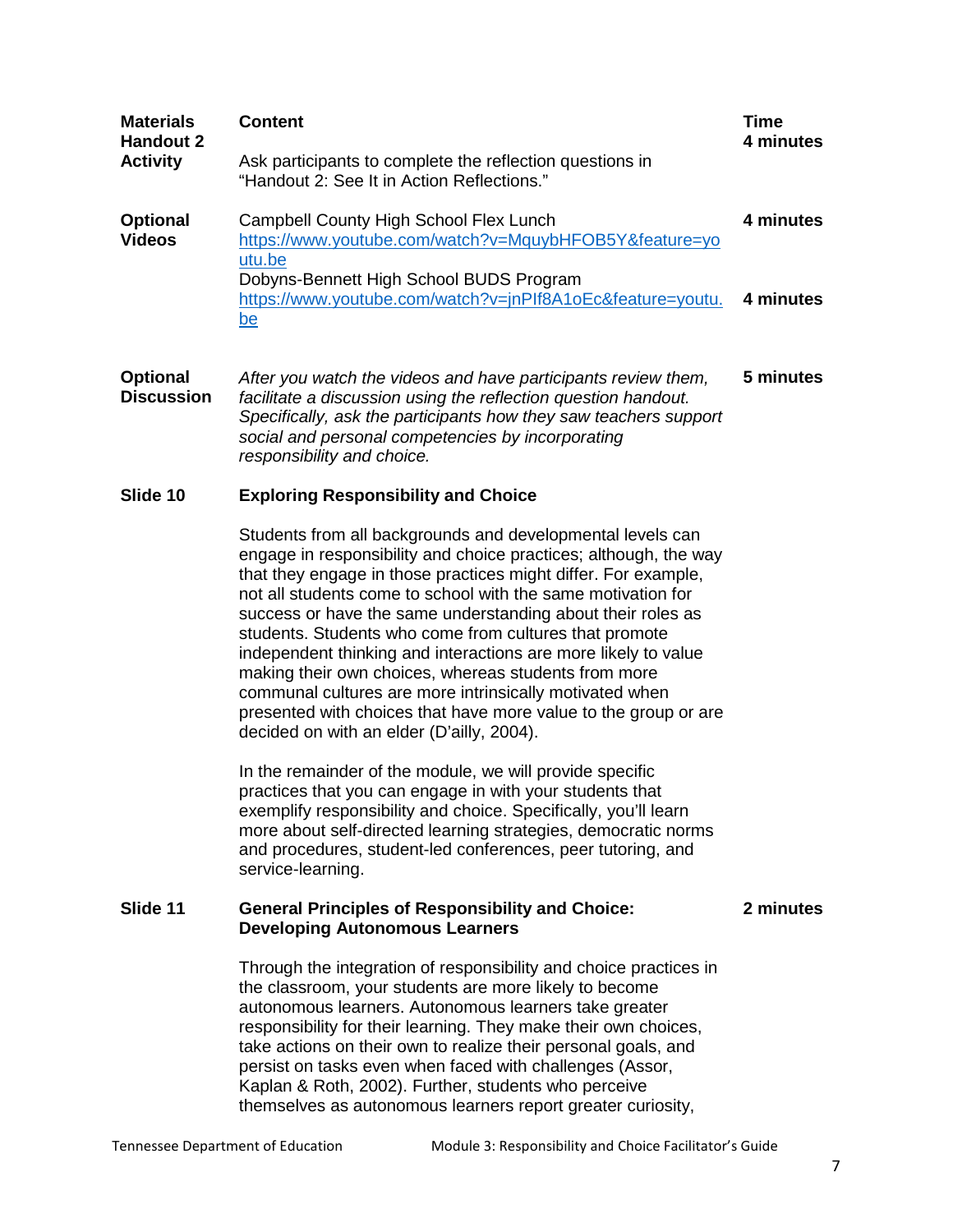increased involvement in schoolwork, and more enjoyment in schoolwork compared to their peers who do not perceive themselves as autonomous (Stefanou, Perencevich, DiCinto & Turner, 2004).

You can enact general principles of responsibility and choice to support autonomous, self-directed learners in the classroom. General principles include (Katz & Assor, 2007; Stefanou, Perencevich, DiCinto & Turner, 2004):

- Connect content to student values, interests, and goals;
- Listen to students more often;
- Allow students to demonstrate responsibility with materials;
- Ask students what they want or need;
- Respond to student-generated questions;
- Avoid giving solutions or using directives; and
- Avoid overreliance on extrinsic motivators.

## **Slide 12 Choice: The Gateway to Autonomous Learners**

#### **2 Minutes**

On the surface, student choice may appear simple to implement in the classroom; however, there's more to choice than just giving students an option or two. Researchers note that the act of choosing, in and of itself, is *not* motivational (Katz & Assor, 2007, Patall, Cooper & Wynn, 2010). Instead, to have a positive impact on students, the choices you provide must be personally relevant and meaningful. To help make the distinction, some people distinguish picking and choosing. **Picking** is when you decide between two similar options, such as picking between pencil and paper or computer, whereas, **choosing** occurs when the options are personally relevant to students and connect to their personal goals, interests, or values. In other words, choices are motivational, and picking is not.

The Universal Design for Learning framework (Rose & Meyer, 2002) suggests that meaningful choices for students are culturally relevant, age-appropriate, and personalized to students' interests and lives. Because not all students have the same interests and experiences, it is vital to form meaningful relationships with your students and learn more about them so you can offer more relevant choices to your students.

So, what are some appropriate choices you *can* provide? Choices can be simple, such as choices for **organizing** student work, like allowing students to choose whom they want to work with and where they'll physically do their work. Students can also make choices about the **procedures** they use, such as offering students a choice of materials and how they'll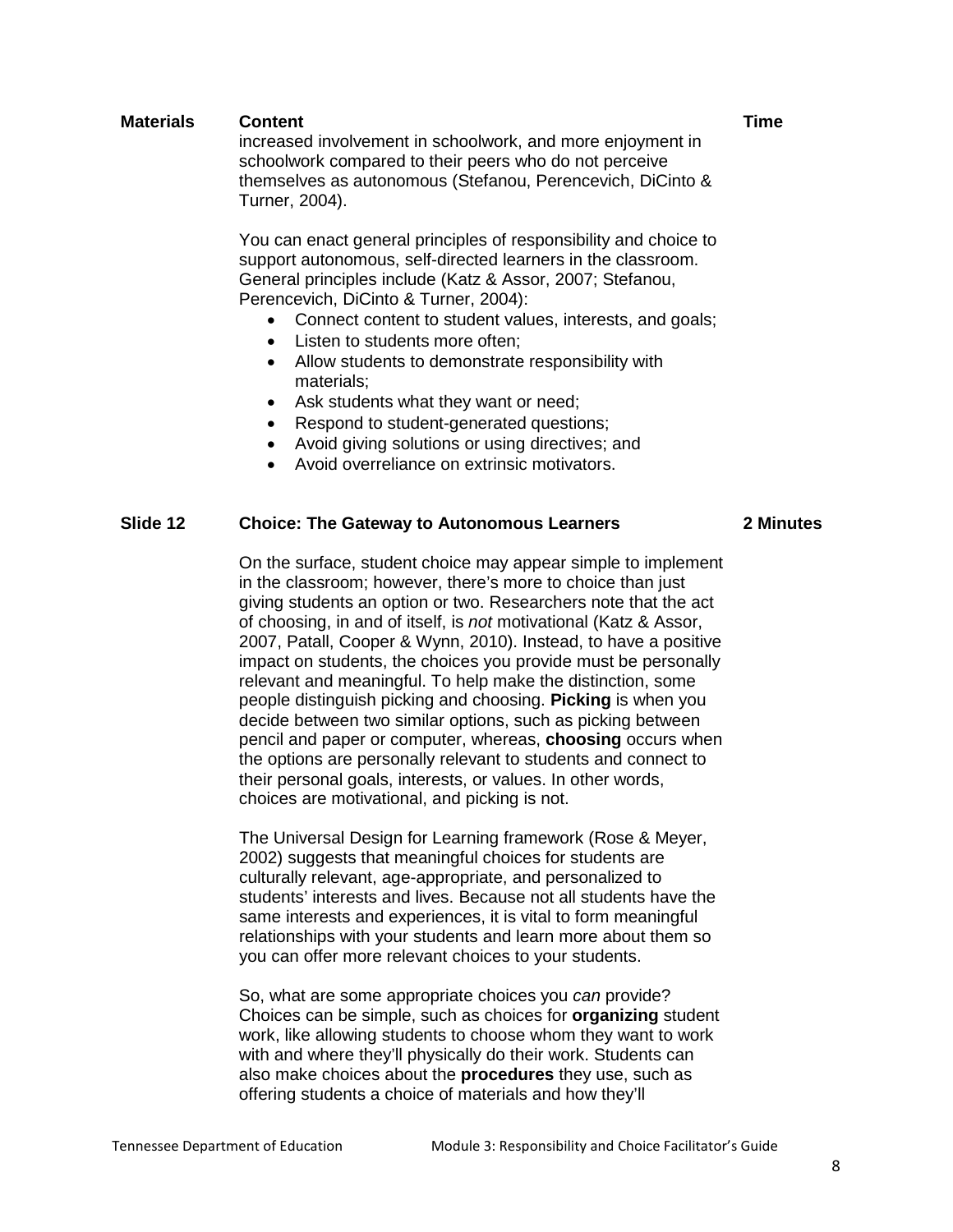| <b>Materials</b>                     | <b>Content</b><br>demonstrate learning. Teachers can offer sophisticated<br>cognitive choices through questioning and interactions with<br>students, in which students have to justify or argue their position<br>or to evaluate their own and others' solutions or ideas. | Time      |
|--------------------------------------|----------------------------------------------------------------------------------------------------------------------------------------------------------------------------------------------------------------------------------------------------------------------------|-----------|
| <b>Optional</b><br><b>Discussion</b> | Discuss with an elbow partner the different types of choices you<br>provide for students. How does offering organizational,<br>procedural, and cognitive choices differ? What are the benefits<br>of each? What are some challenges?                                       | 2 minutes |

## **Slide 13 Providing Effective Choices**

Much like Goldilocks' quest for a good bowl of porridge, choices have to be "just right" for students, or they can have negative consequences. But what is *just right* for one student may not be for all. For example, some students can feel overwhelmed if they don't feel like they have a clear understanding of what they are being asked to do. Fortunately, researchers have identified some critical parameters when providing students opportunities to make choices in the classroom (Assor, Kaplan & Roth, 2002; Beymer & Thomson, 2015; Evans & Boucher, 2015; Patall, Cooper & Robinson, 2008).

Components of effective choices include:

- Choices should be personally relevant and interesting to students, linking to their personal goals, interests, and/or values. If the choice is not interesting to the students, it's likely to be ineffective.
- Offer between three to five options. Some students may need scaffolding to benefit from the larger number of choices, as too many choices can lead to "choice overload." You may consider using choice boards, interactive menus, or "learning menus" that provide activities using different formats, such as "must dos and may do," or "appetizers, entrée, dessert," as ways to organize choices for students.
- When offering choices with tasks, the tasks should be in the intermediate range of difficulty for students, based on their abilities and developmental level. If you provide choices that are too easy or too hard, students may become bored or overwhelmed and not engage with the choices.
- Tasks should not be too different from each other or vary widely in difficulty or rigor.
- Provide time for students to process, make a choice, and weigh their decisions.
- Provide students access to adequate resources and support to complete their chosen tasks successfully.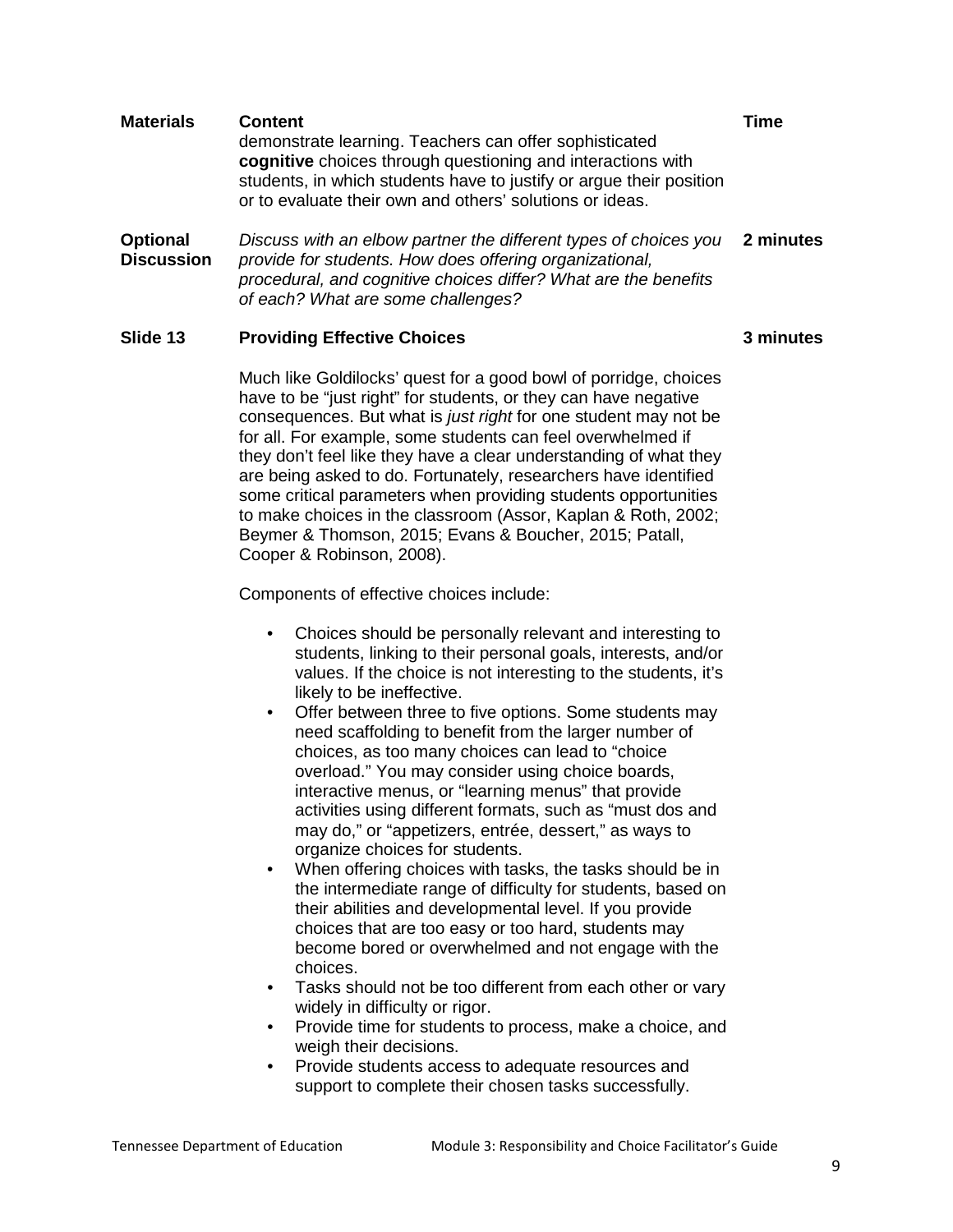| <b>Materials</b><br><b>Refer to</b><br><b>Handout 3a</b> | <b>Content</b><br>As you progress through this module, we encourage you to<br>consider characteristics or strategies of responsibility and<br>choice that you want to take action on in your classroom. While<br>some of the practices require collaboration across classrooms,<br>such as peer tutoring or service-learning, you may still want to<br>investigate them and plan for future implementation at your<br>school. You will find multiple handouts broken out by topic.<br>Chose the topic and corresponding handouts that you wish to<br>focus on as you progress through the module. Review the tips<br>to implement providing effective choices in Handout 3a, which<br>includes a link to the Tennessee Department of Education's K-<br>12 Social and Personal Competencies Resource Guide. | Time<br>5 minutes |
|----------------------------------------------------------|------------------------------------------------------------------------------------------------------------------------------------------------------------------------------------------------------------------------------------------------------------------------------------------------------------------------------------------------------------------------------------------------------------------------------------------------------------------------------------------------------------------------------------------------------------------------------------------------------------------------------------------------------------------------------------------------------------------------------------------------------------------------------------------------------------|-------------------|
| <b>Optional</b><br><b>Discussion</b>                     | Use your review of Handout 3a: Tips for Promoting<br>Responsibility and Choice to discuss the strategies and<br>suggestions for offering more effective choices and avoiding<br>"choice overload" with your colleagues.                                                                                                                                                                                                                                                                                                                                                                                                                                                                                                                                                                                    | 5 minutes         |
| Slide 14                                                 | <b>Self-Directed Learning</b>                                                                                                                                                                                                                                                                                                                                                                                                                                                                                                                                                                                                                                                                                                                                                                              | 3 minutes         |
|                                                          | Encouraging self-directed learning is a key practice for<br>promoting responsibility and choice. Self-directed learning<br>requires a variety of social and personal competencies,<br>including self-awareness, self-management, and social<br>awareness.                                                                                                                                                                                                                                                                                                                                                                                                                                                                                                                                                  |                   |
|                                                          | Self-directed learning occurs when students-or anyone for that<br>matter-take on the responsibility of learning a new skill or<br>increasing their knowledge on their own volition. There is no one<br>"right" approach for self-directed learning, as two people could<br>attempt to learn the same skill or knowledge each taking a<br>different approach, requiring more or less time to learn, and<br>engaging in the learning in different settings (Gibbons, 2002).<br>Although you may assume that self-directed learning occurs on<br>one's own, don't assume that individuals who do not seek<br>external support from others are more knowledgeable in a<br>particular subject or skill. Asking questions is an important<br>strategy for self-directed learners.                                |                   |
|                                                          | There are three steps you can follow to teach students to<br>become self-directed learners: planning for, monitoring, and<br>evaluating their learning (Ertmer & Newby, 1996). Each step<br>requires students to demonstrate a variety of social and<br>personal competencies, and it is critical that students are<br>explicitly taught how to engage in these learning strategies.                                                                                                                                                                                                                                                                                                                                                                                                                       |                   |
|                                                          | 1. Planning. In the planning stage, students exhibit self-<br>awareness, self-management, and social awareness<br>skills, three of Tennessee's social and personal<br>competencies. In planning, students set goals for their                                                                                                                                                                                                                                                                                                                                                                                                                                                                                                                                                                              |                   |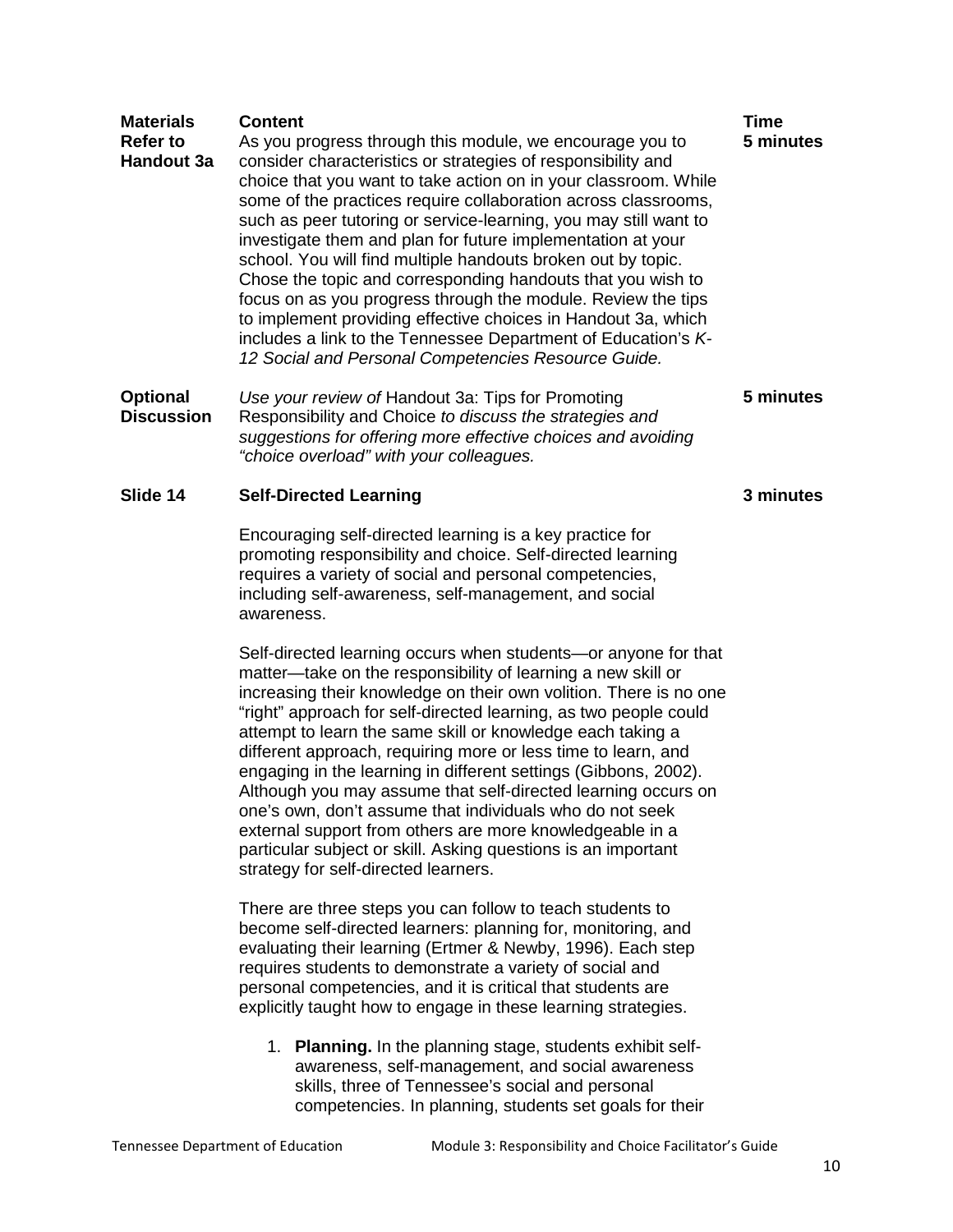learning. Their goals can be based on academic standards, social and personal competencies, or a combination. Goals can be customized to each student's interests, values, and experiences. Similarly, students should create plans for accomplishing their goals, and identify resources they need to accomplish them, often working with their teacher to do so.

- 2. **Monitoring.** The monitoring stage also affords opportunities for students to develop social and personal competencies, such as self-awareness and selfmanagement. In this stage, students assess progress toward their learning targets or engage in self- or peerassessment. You can use a variety of strategies, tools, and resources with students. These may include formative checks like questioning, exit tickets, checklists, rubrics, or activity requirements or guidelines. If you find that students aren't making sufficient progress, help them return to their goals and determine if they should modify their current strategies or revise their goals.
- 3. **Evaluating.** Monitoring occurs *during* learning and can result in changes to goals and the actions students take. Evaluation comes at the end of learning. To support selfdirected learning, evaluation should go beyond determining whether student responses are simply correct or not. Evaluation requires students to reflect on their learning and the strategies they used to learn. Students may reflect on both their academic goals and the social and personal competencies they used to support learning. Review Module 7: Self-Assessment and Self-Reflection for additional information on monitoring and evaluating goals.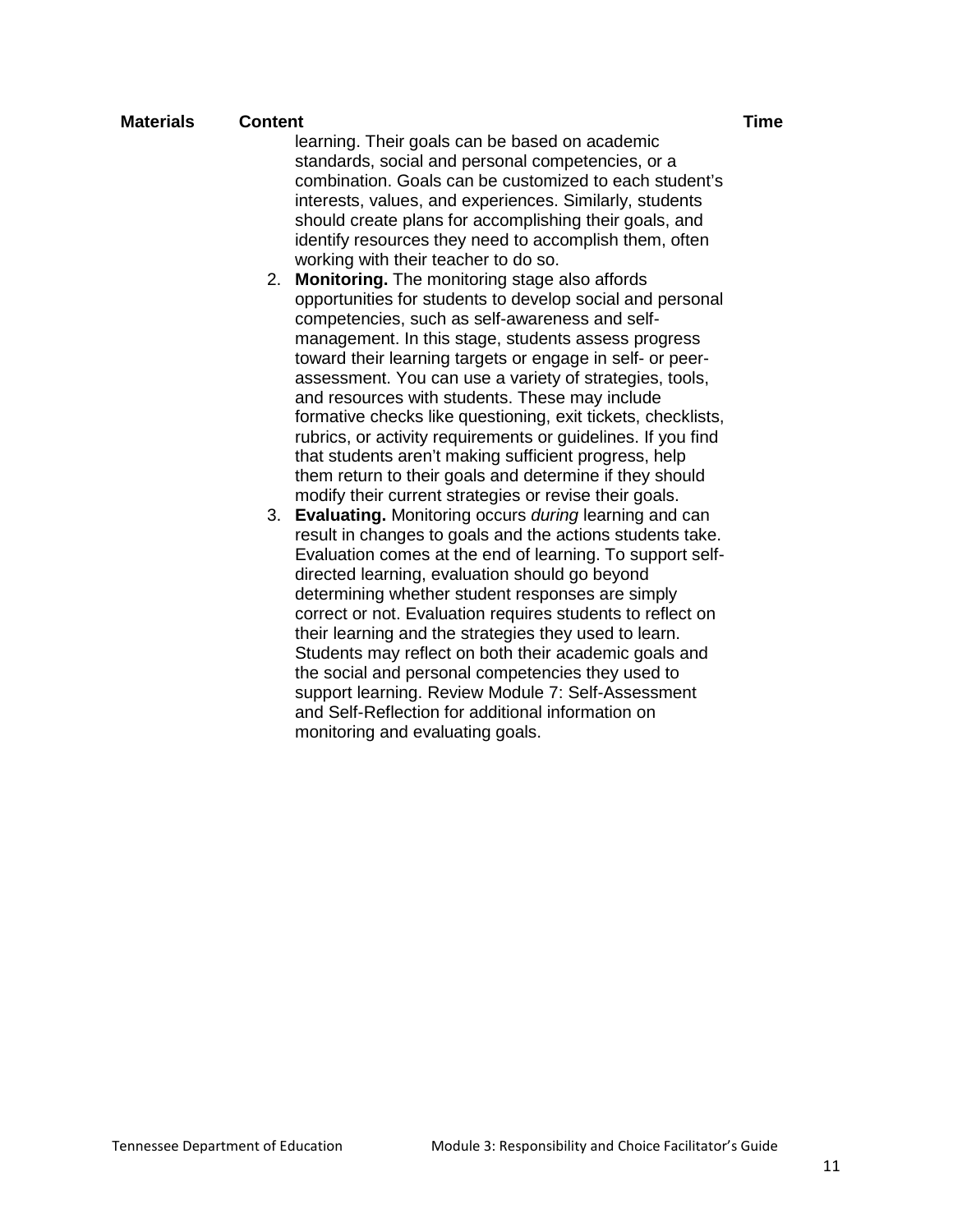#### **Materials Content Time Slide 15 Metacognition: A Key Component of Self-Directed Learning 3 minutes**

A key component of self-directed learning for learners at all developmental stages is **metacognition.** Simply put, metacognition is thinking about your thinking. It goes beyond demonstrating new skills and knowledge and incorporates extended thinking about the topic, the skills you've developed, and how that has expanded your thinking. Metacognition is often associated with extended thinking, which is linked to Depth of Knowledge Level 4. The Depth of Knowledge Levels serve as a framework for the cognitive complexity of the Tennessee content standards.

In addition, educators and researchers at Harvard's Project Zero call metacognition "making thinking visible." They have developed principles or practices that students of all ages can engage in to make their thinking visible, such as making close observations and learning to describe things in detail. Students can also make their thinking visible by learning to reason with evidence or by making connections with prior knowledge or past content. You can find more information and a long list of activities you can incorporate in any classroom with students of most ages on their Visible Thinking website (Ritchhart, Church, and Morrison, 2011, pp. 11, 13).

**Refer to Handout 3b**  Do you want to focus on strategies to promote self-directed learning in your classroom? Or maybe you'd like to explore and implement strategies to help make thinking more visible. Refer to handout 3b for additional resources and to determine whether you plan to focus on self-directed learning for your work related to this module.

# **Slide 16 Norms of Democracy**

All democracies strive to maintain a balance between personal freedoms and social responsibilities. The same is true for democratic classrooms, in which students have significant responsibility for determining norms and running the classroom. William Wraga (1998) describes five principles of democracy that can be applied to classroom norms and procedures.

1. **Popular sovereignty.** To the greatest extent possible, students participate in decisions that impact them. This principle goes beyond making group decisions by taking a vote, but rather by having students make *meaningful* decisions. For example, students can create *and* monitor the norms and procedures for how the classroom operates, and develop structures that give students the opportunity to explore and manage issues that arise during class, at school, or in the community at large.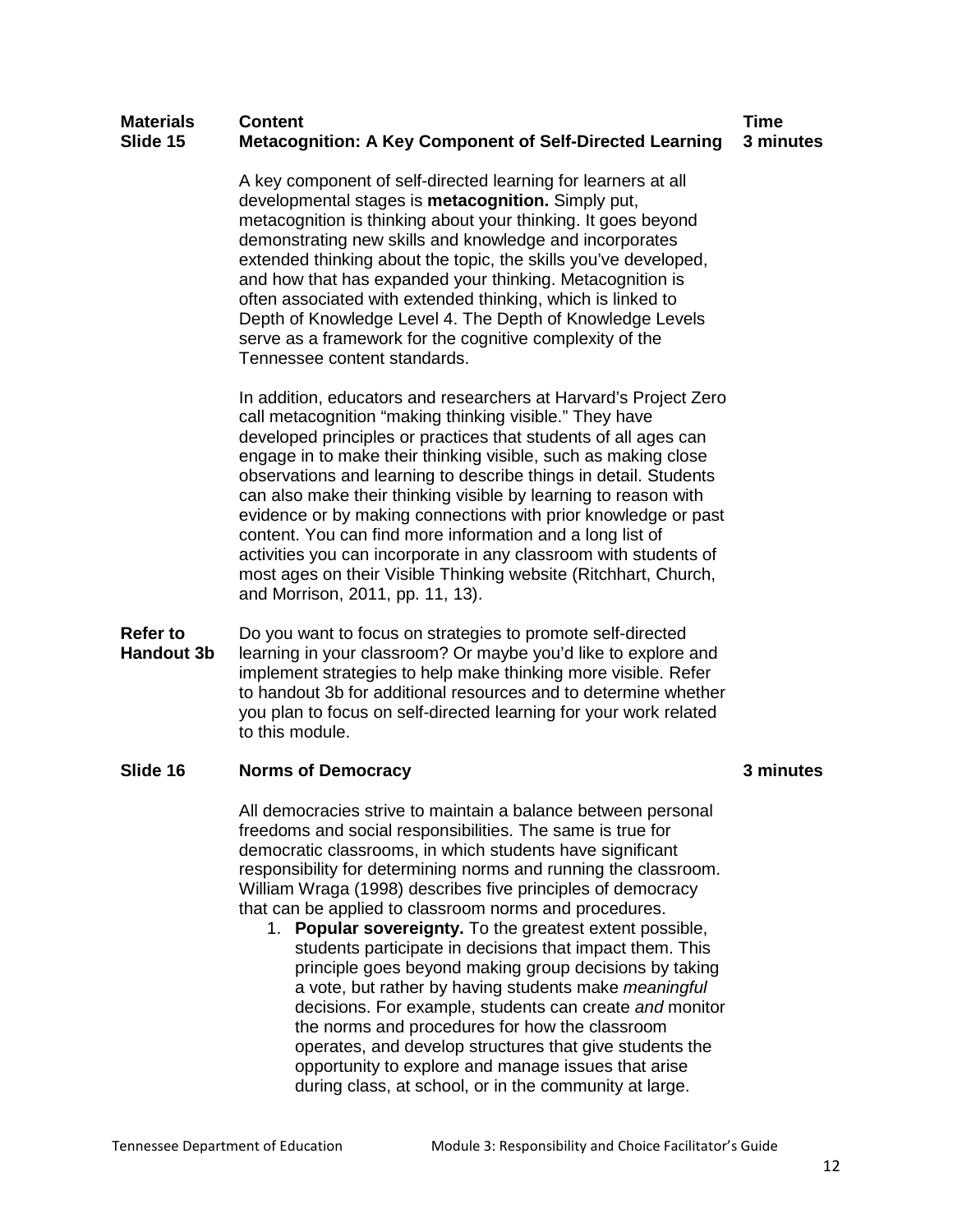- **2. Freedom.** Teachers should create a balance between freedom and control in the classroom, as too much freedom can lead to a lack of discipline and reduced responsibility. You can support creating a sense of freedom by providing students with opportunities to reflect on and think critically about personal and social actions in the classroom. Reflections can occur during class meetings where students grapple with resolutions to school or community-based problems or during academic discussions where students discuss their point of view acknowledging others may have different viewpoints.
- **3. Equality.** Democratic classrooms ensure that students have equal opportunity to contribute to group work and class discussions, and teachers ensure that all students have equal access to the curriculum.
- **4. Individualism.** Be sure student interests and backgrounds are taken seriously and are incorporated into learning when possible. Classroom management is designed to help students develop self-control and selfdirected action.
- 5. **Social responsibility.** Individualism is complemented by a commitment to others in the classroom. Students engage in social responsibility through participation in the resolution of classroom issues and contributing to classroom decisions. Your students can learn how to contribute to small groups, the classroom and school, and the wider democratic society.

A democratic classroom leadership style motivates students and increases student participation and completion of work, even when the leader is absent from the room (Stefanou et al., 2004). Students develop and apply a variety of social and personal competencies, such as curiosity, critical thinking, problemsolving, perspective taking, compromise, and arbitration when engaged in democratic classrooms (Turabik & Gun, 2016). Furthermore, when students are given input on and support for how their democratic classroom operates, they reflect on their values, the values of the education process, and how the values reflect greater principles of democracy found outside of schools.

## **Slide 17 Establishing and Nurturing Democratic Classroom Norms**

Similar to other new classroom practices you implement with your students, you will want to scaffold the experience, starting with structured processes and procedures, then gradually releasing control to students to become more responsible for their learning. Throughout the process, it is important that you, as a classroom leader, enable and inspire students to participate and cooperate in class.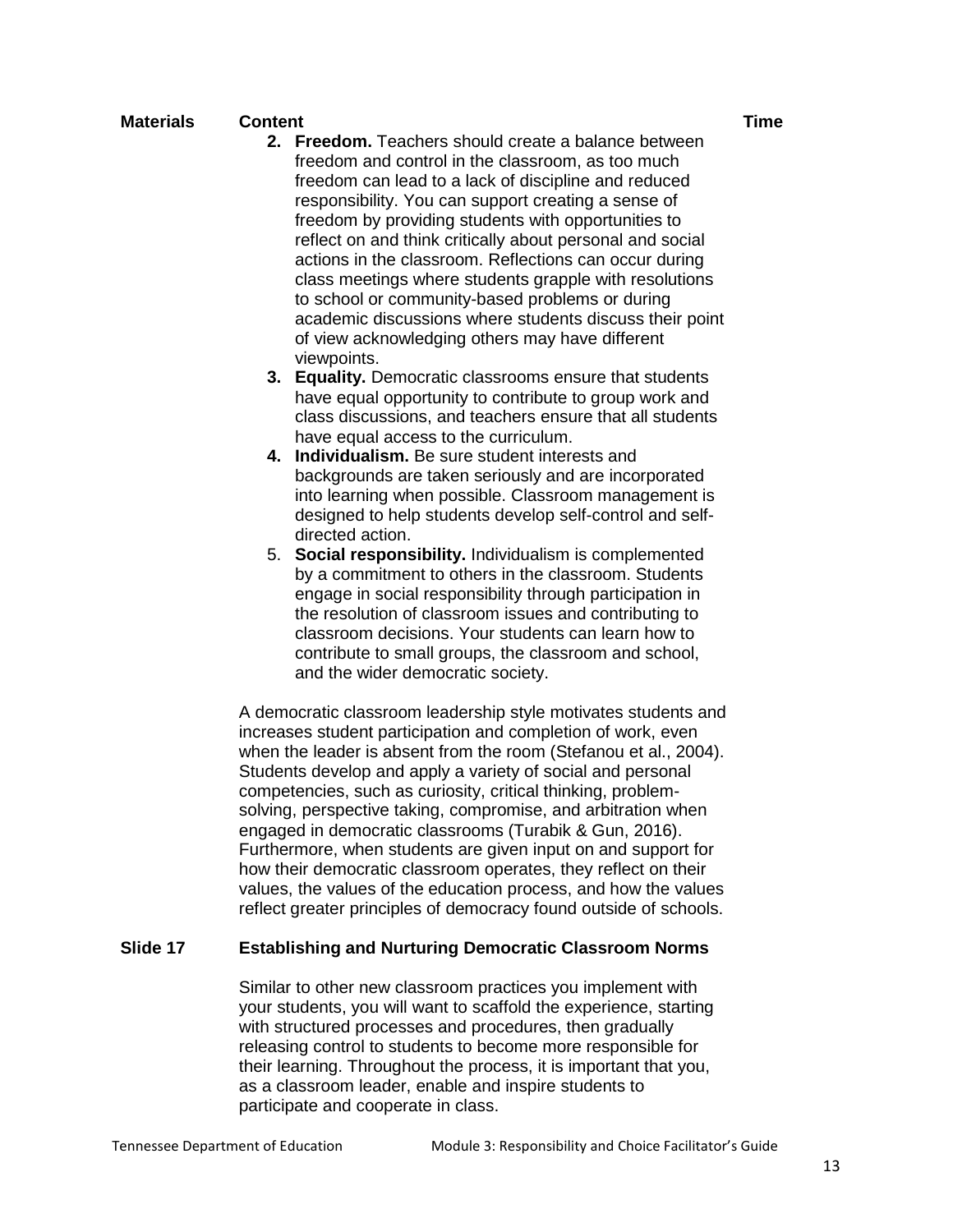You should not impose a vision for how a democratic classroom operates; instead, ensure students have a voice in determining how a democratic class will operate and how they will monitor what is and isn't working. This imposition is particularly true of teachers who have significantly different cultural backgrounds and experiences from their students. Student voice is a critical component of democratic classroom norms, but once established, classroom leaders must have high expectations and provide high levels of support. In restorative practices, that is referred to as "doing things *with* people" rather than doing things *to* them, *for* them, or not doing anything (Evans & Vaandering, 2016; Graham, 2017). So how can you do that?

Some steps to consider in developing a democratic classroom include the following:

- Teach students about their freedoms using developmentally appropriate language and examples. For example, for younger students, freedom might include discussing the freedom to learn, whereas older students may discuss examples from democratic society and law (Landau & Gathercoal, 2000, p. 451).
- Facilitate students understanding the balance between personal freedoms and social responsibilities. For example, the Judicious Discipline framework (Landau & Gathercoal, 2000, p. 451)) suggests students can focus on four areas of responsibility, including health and safety, property loss and damage, educational purpose, and serious disruption.
- Execute and monitor classroom rules, norms, and procedures you have co-developed with your students. To do this, provide students meaningful opportunities to develop, execute, and monitor classroom norms; develop examples and non-examples; provide opportunities to practice; engage in meaningful structures to hold each other accountable; obtain explicit feedback on how well they are implementing them; and offer suggestions for changes in the future. See Module 1: Student-Centered Discipline for more information.
- Encourage student voice in the classroom through offering students opportunities to brainstorm ideas, to debate, to vote, to become the "expert" through a passion project, and to engage with social media in productive ways.
- Remind and redirect students, when necessary, to encourage continued learning about the democratic norms or provide other supports as they learn and practice new behaviors. The goal is supporting students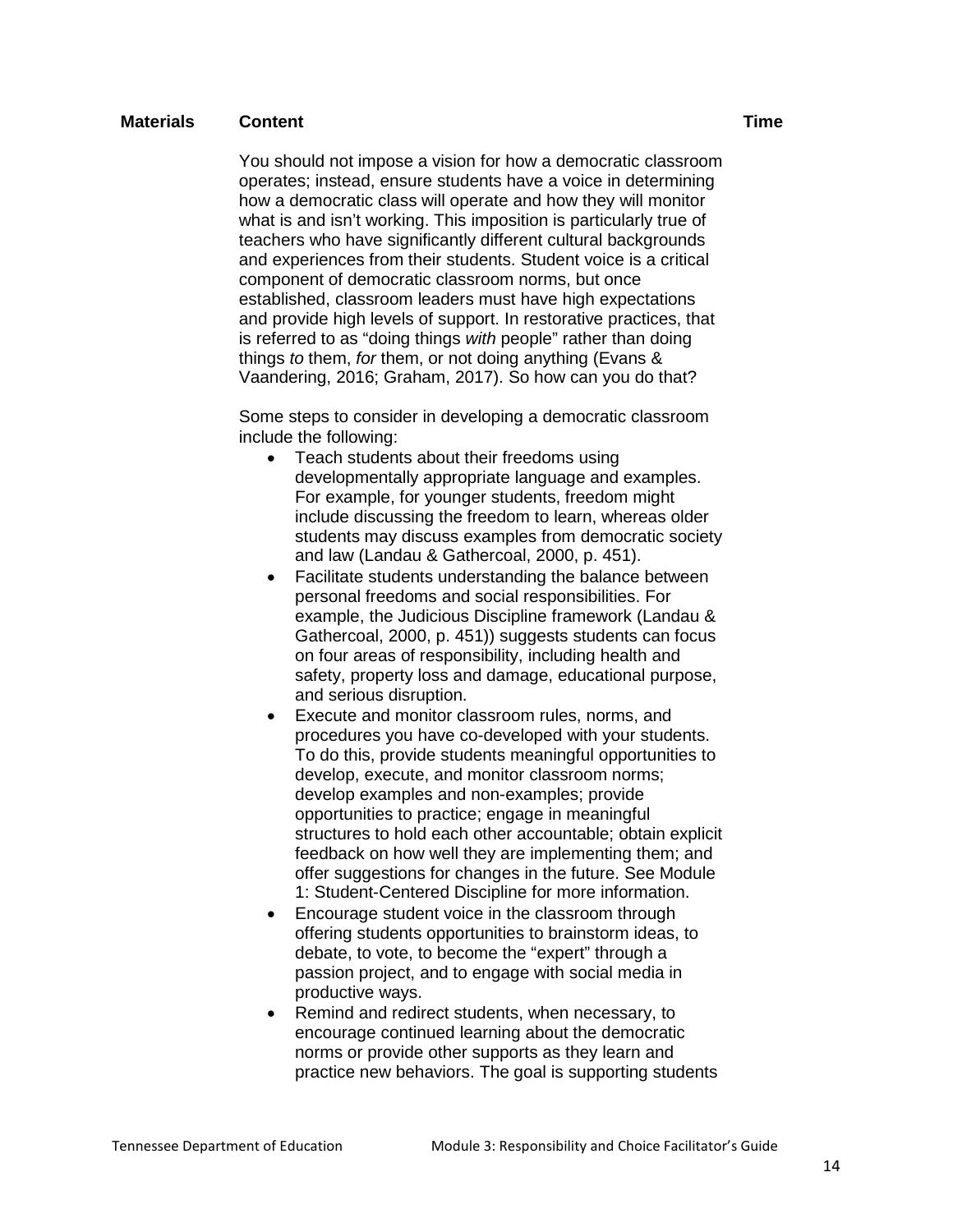| <b>Refer to</b><br>Are you interested in moving from classroom rules to<br><b>Handout 3c</b><br>incorporating student voice to implement and monitor<br>democratic norms? Or perhaps you have tried democratic<br>norms and want to revisit them? Refer to handout 3c for<br>additional resources and to determine whether you plan to focus<br>on democratic classroom norms for your work related to this<br>module.<br>Slide 18<br><b>Student-led Conferences</b><br>Student-led conferences are another approach you can take to<br>promote responsibility and choice in your classroom. Student-<br>led conferences afford students the opportunity to apply the<br>academic, social, and personal competencies they develop in<br>the classroom with their parents. Students use the opportunity<br>to accept the responsibility for reporting progress on their goals,<br>including their academic, social and personal, health and<br>physical goals. Students of all grades and developmental<br>stages, including students with individual education programs<br>(or IEPs), benefit from student-led conferences. (Borba &<br>Olvera, 2001; Cleland, 1999; Hackman, 1996Conderman, Ikan<br>& Hatcher, 2000).<br>Research on student-led conferences suggests multiple<br>benefits, including (Borba & Olvera, 2001; Cleland, 1999;<br>Hackman, 1996):<br>Increased student responsibility for meeting personal<br>goals<br>Increased opportunities to demonstrate learning through<br>$\bullet$<br>more authentic assessment processes beyond typical<br>tests or grades<br>Additional opportunities for self-assessment and self-<br>$\bullet$<br>reflection on what students have and have not learned<br>Improved communication and collaboration between<br>students, parents, and teachers<br>Enhanced social skills as students practice for<br>$\bullet$<br>conferences, engage in structures to guide them, and<br>lead the actual conference.<br>Tennessee Department of Education<br>Module 3: Responsibility and Choice Facilitator's Guide | student behavior (Graham, 2017).<br>Module 4, Warmth and Support. | Offer opportunities for students to reflect on the<br>effectiveness of class rules, norms, and procedures by<br>displaying anchor charts or posters of procedures that<br>students have co-developed. Furthermore, class<br>meetings provide students with opportunities to explore<br>classroom issues, even resolve or mediate conflicts. To<br>learn more about setting up classroom meetings, review |           |
|------------------------------------------------------------------------------------------------------------------------------------------------------------------------------------------------------------------------------------------------------------------------------------------------------------------------------------------------------------------------------------------------------------------------------------------------------------------------------------------------------------------------------------------------------------------------------------------------------------------------------------------------------------------------------------------------------------------------------------------------------------------------------------------------------------------------------------------------------------------------------------------------------------------------------------------------------------------------------------------------------------------------------------------------------------------------------------------------------------------------------------------------------------------------------------------------------------------------------------------------------------------------------------------------------------------------------------------------------------------------------------------------------------------------------------------------------------------------------------------------------------------------------------------------------------------------------------------------------------------------------------------------------------------------------------------------------------------------------------------------------------------------------------------------------------------------------------------------------------------------------------------------------------------------------------------------------------------------------------------------------------------------------------------------------------------|-------------------------------------------------------------------|----------------------------------------------------------------------------------------------------------------------------------------------------------------------------------------------------------------------------------------------------------------------------------------------------------------------------------------------------------------------------------------------------------|-----------|
|                                                                                                                                                                                                                                                                                                                                                                                                                                                                                                                                                                                                                                                                                                                                                                                                                                                                                                                                                                                                                                                                                                                                                                                                                                                                                                                                                                                                                                                                                                                                                                                                                                                                                                                                                                                                                                                                                                                                                                                                                                                                  |                                                                   |                                                                                                                                                                                                                                                                                                                                                                                                          |           |
|                                                                                                                                                                                                                                                                                                                                                                                                                                                                                                                                                                                                                                                                                                                                                                                                                                                                                                                                                                                                                                                                                                                                                                                                                                                                                                                                                                                                                                                                                                                                                                                                                                                                                                                                                                                                                                                                                                                                                                                                                                                                  |                                                                   |                                                                                                                                                                                                                                                                                                                                                                                                          | 3 minutes |
|                                                                                                                                                                                                                                                                                                                                                                                                                                                                                                                                                                                                                                                                                                                                                                                                                                                                                                                                                                                                                                                                                                                                                                                                                                                                                                                                                                                                                                                                                                                                                                                                                                                                                                                                                                                                                                                                                                                                                                                                                                                                  |                                                                   |                                                                                                                                                                                                                                                                                                                                                                                                          |           |
|                                                                                                                                                                                                                                                                                                                                                                                                                                                                                                                                                                                                                                                                                                                                                                                                                                                                                                                                                                                                                                                                                                                                                                                                                                                                                                                                                                                                                                                                                                                                                                                                                                                                                                                                                                                                                                                                                                                                                                                                                                                                  |                                                                   |                                                                                                                                                                                                                                                                                                                                                                                                          | 5 minutes |
|                                                                                                                                                                                                                                                                                                                                                                                                                                                                                                                                                                                                                                                                                                                                                                                                                                                                                                                                                                                                                                                                                                                                                                                                                                                                                                                                                                                                                                                                                                                                                                                                                                                                                                                                                                                                                                                                                                                                                                                                                                                                  |                                                                   |                                                                                                                                                                                                                                                                                                                                                                                                          | 15        |

in achieving worthwhile aims, not attempting to control

# **Materials Content Time**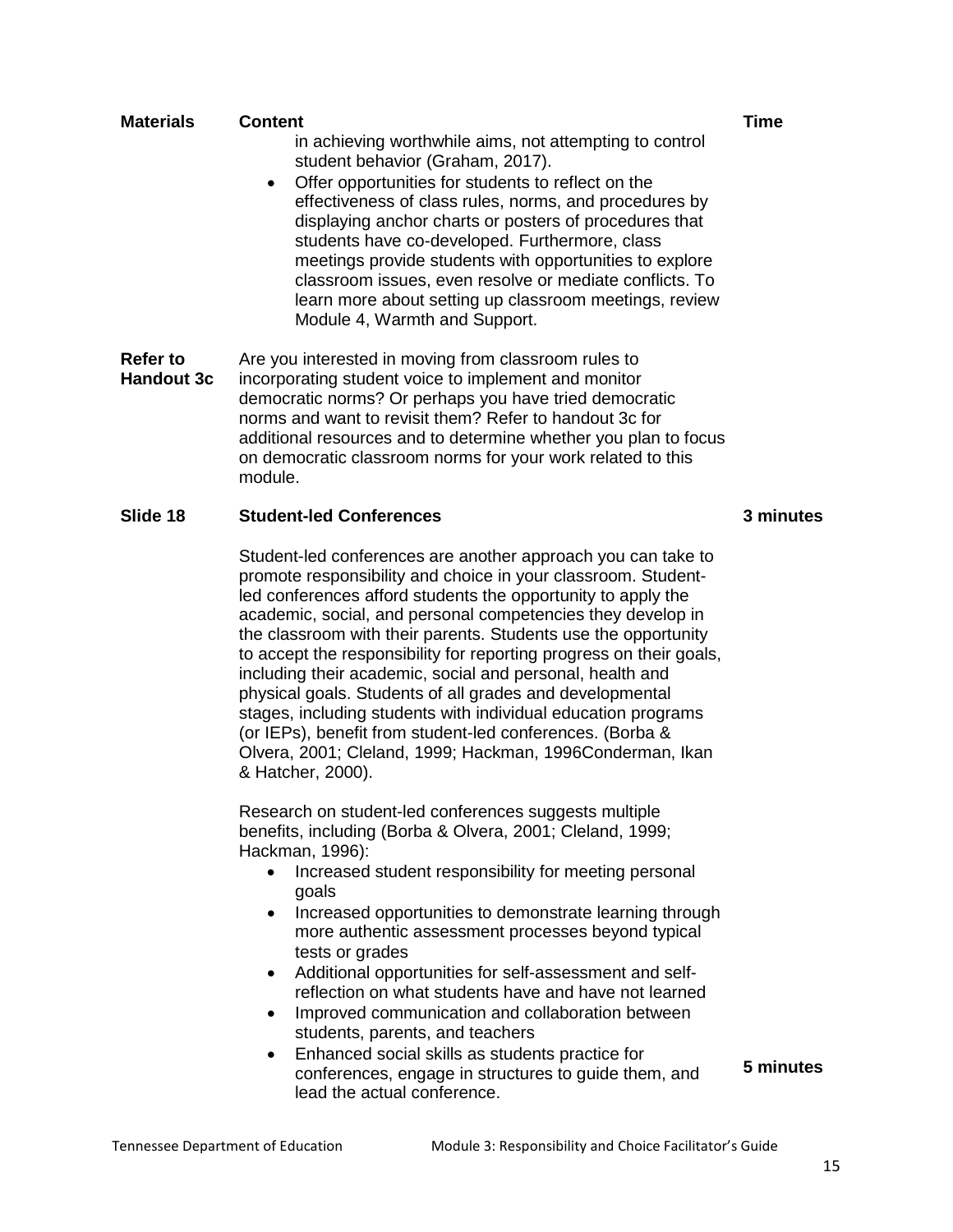Student-led conferences can be particularly beneficial for students with IEPs (Conderman, Ikan & Hatcher, 200) because they afford students more voice within the IEP process. IEP conferences are typically conducted with*out* the student present, which can lead students to distrust and misunderstand the process. Building in student-led components into the IEP process has the potential to engage students more and build more trust in the process.

## **Slide 19 Implementing Student-led Conferences**

Student-led conferences take some planning and preparation, but many teachers feel they are worth the effort (Cleland, 1999). While there are several models to consider, student-led conferences generally include at least the following steps (Borba & Olvera, 2001; Conderman, Ikan & Hatcher, 2000; Hackman, 1996):

- 1. **Prepare the participants.** Not only will students have greater roles and responsibilities, but there are expectations for parents as well. Prepare students and parents well ahead of time to understand that students will lead the conversations and what to expect. Send out ample reminders of the purpose and the roles and responsibilities of parents, teachers, and students during the conference, especially for parents who have never participated in this format before.
- 2. **Determine a format to collect evidence.** Many schools have students collect artifacts in a digital or print portfolio, but other formats are possible, including threering binders, print or digital file folders, or data notebooks, to name a few. While students will set their goals, teachers will set some parameters regarding the kind of information students should collect, how students will analyze those artifacts, and the amount of choice students have in selecting those artifacts.
- 3. **Set student goals.** Similar to other aspects of responsibility and choice, students can set academic, social, and personal goals for the conference and everyone should understand the student's goals for the meeting. Students set their goals at the onset of the grading period and share their progress during the conference.
- 4. **Teach, model, and practice.** To encourage student confidence, skill-building, and organization, you can help students use rubrics, checklists, scripts, question prompts, sentence starters, or other means. You can have students practice using the tools and communicating their evidence with teachers, peers, or other adults who can also provide constructive feedback.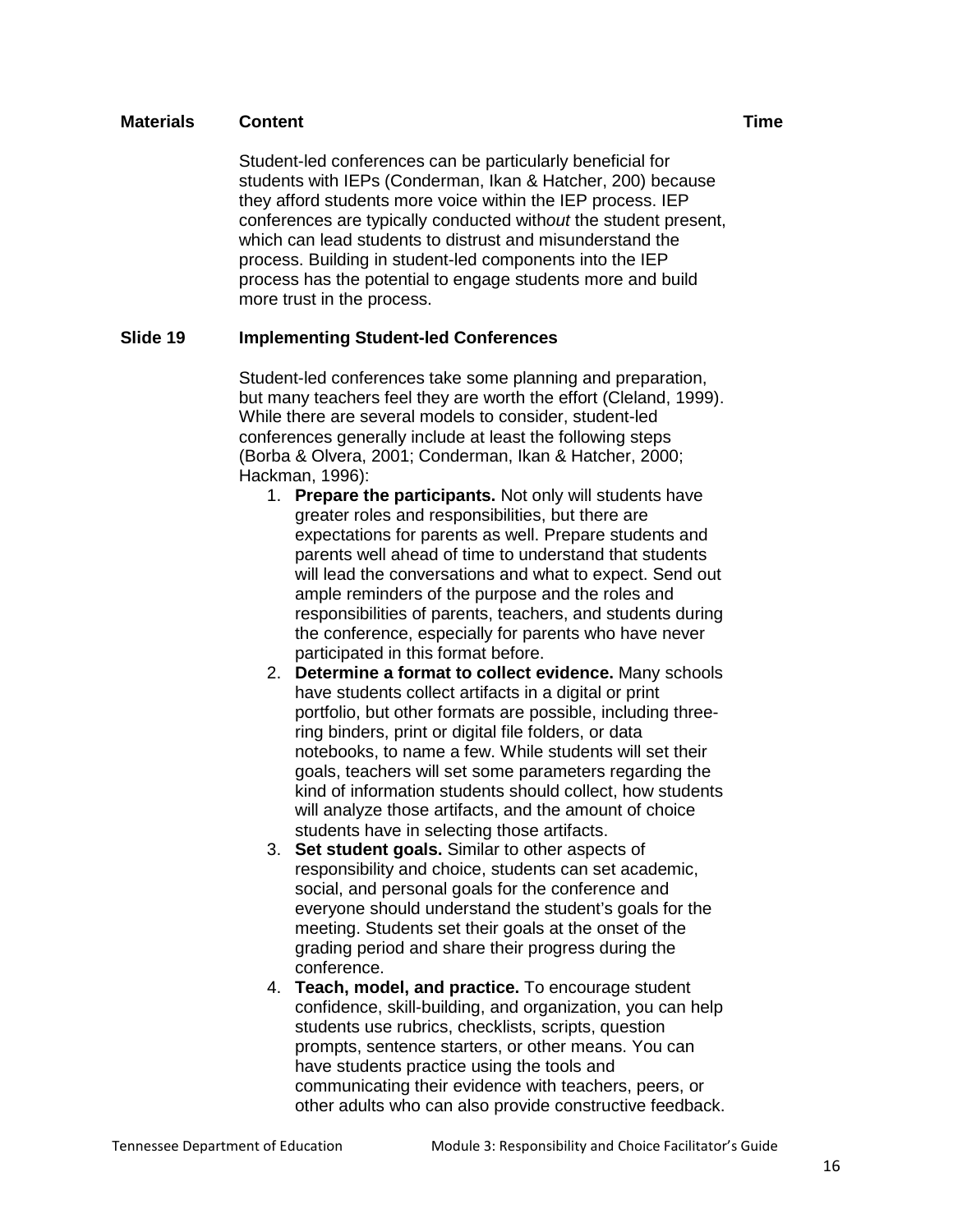| <b>Materials</b>                     | <b>Content</b><br>Some areas to practice may include walking into the<br>room, greeting parents, presenting materials, and                                                                                                                                                                                                                                                                                                                                                                                                                                                                                            | <b>Time</b> |
|--------------------------------------|-----------------------------------------------------------------------------------------------------------------------------------------------------------------------------------------------------------------------------------------------------------------------------------------------------------------------------------------------------------------------------------------------------------------------------------------------------------------------------------------------------------------------------------------------------------------------------------------------------------------------|-------------|
|                                      | closing a conference.<br>5. Host the conference. Conferences may be held after<br>school or during specially designated release days.<br>Conferences can occur with a single family in a<br>classroom, or several conferences may occur<br>simultaneously within the same room. Parents may use<br>question prompts or guidelines you've provided, but the<br>student leads the conference. You're available as a                                                                                                                                                                                                     |             |
|                                      | facilitator-providing support, as necessary.<br>6. Evaluate the conference. Students, parents, and<br>teachers should evaluate the experience, as the idea of<br>conferencing is better considered an ongoing process<br>rather than a discrete event. Informal evaluations could<br>occur through a question at the end, such as "How did<br>this conference help you understand my learning?"<br>whereas others may want to include a formal<br>questionnaire or survey. You and your students should<br>reflect more deeply following the conference to realign or<br>establish new goals for the next conference. |             |
|                                      | While many parents report positive experiences with student-led<br>conferences, some may still want private time with you to ask<br>additional questions. Be sure to leave time during the<br>conference in case a parent makes that request.                                                                                                                                                                                                                                                                                                                                                                         |             |
| <b>Refer to</b><br><b>Handout 3d</b> | Are you already incorporating student-led conferences, or is it<br>something you are interested in? Student-led conferences are a<br>programmatic approach that can take coordination and<br>collaboration across several teachers or an entire campus. If<br>you and your colleagues are interested in integrating student-led<br>conferences in the future, refer to handout 3d for additional<br>resources and to work on a plan for integrating student-led<br>conferences in the future.                                                                                                                         |             |
| Slide 20                             | <b>Peer Tutoring</b>                                                                                                                                                                                                                                                                                                                                                                                                                                                                                                                                                                                                  | 3 mir       |
|                                      | Peer tutoring is another strategy backed by research that aligns<br>with responsibility and choice practices and has multiple<br>benefits for students and their teachers (Bowman-Perrott,<br>Mahadevan, Etchells, 2016; Bowman-Perrott et al., 2013; Miller,<br>2005), including academic, social and personal, and behavioral<br>outcomes. Peer tutoring is effective with students of all ages,                                                                                                                                                                                                                    |             |

outcomes. Peer tutoring is effective with students of all ages, backgrounds, and learning needs (Bowman-Perrott, Mahadevan, Etchells, 2016; Burns, 2006; Jones, 2007; Miller, 2005), In much of the research, both tutors and tutees report benefits as a result of the process, and many report the benefit of the process outweighs concerns about missing instructional time with the teacher. There is no difference in impact based on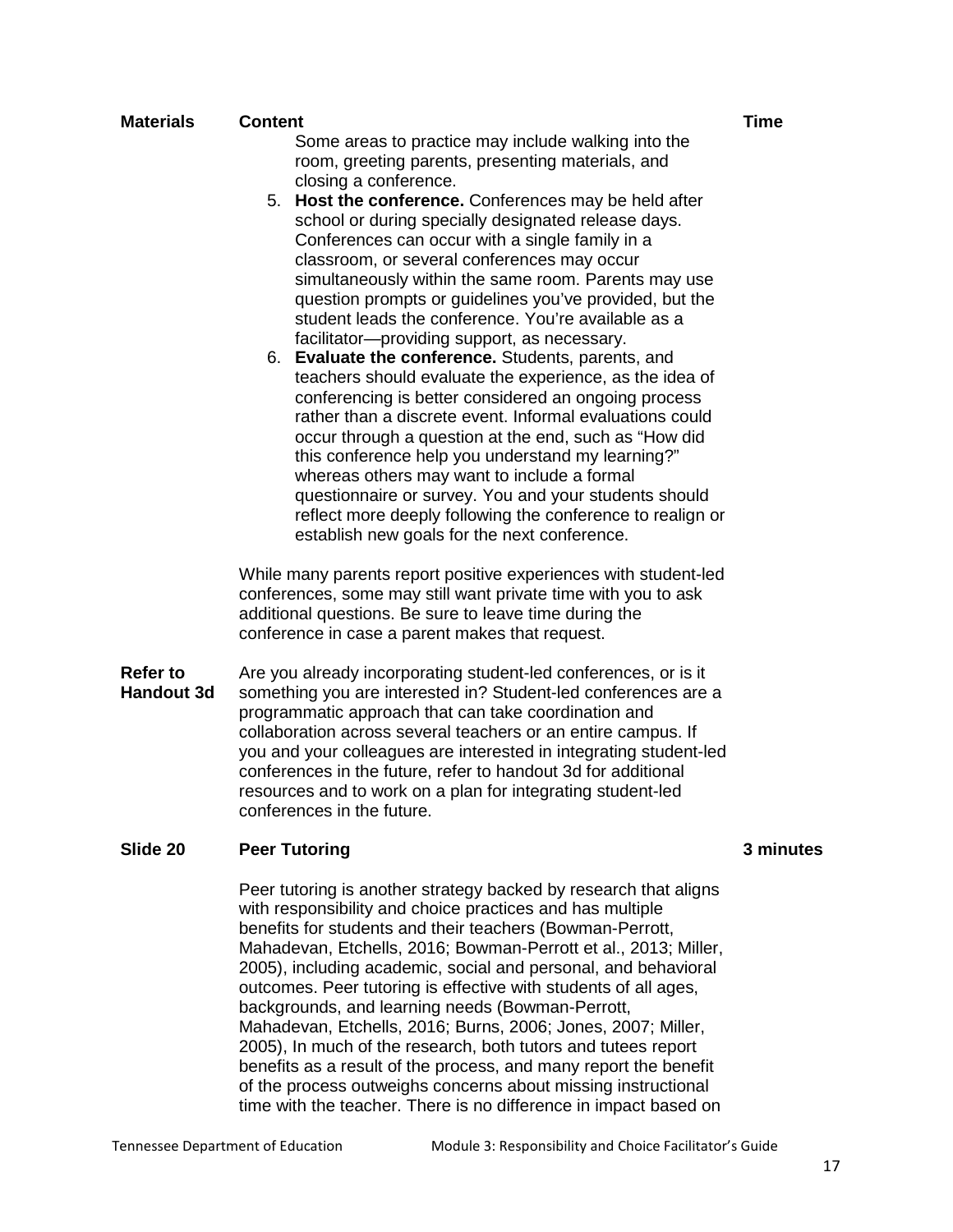the duration of peer tutoring students participate in, with positive benefits seen with as little as 280 minutes per pair (Bowman-Perrott et al., 2013).

Peer tutoring can also be referred to as peer-assisted learning, peer monitoring, peer facilitation, or peer-mediated instruction and can even occur using technology through e-tutoring. Students can engage in peer tutoring with students of different ages, called cross-age tutoring; in small groups; or in pairs within whole-class instruction.

The critical feature is that students work in pairs, one as a tutor and one as the "tutee," to focus on academic, social, or behavioral goals. In some models, students can swap roles so that everyone has a chance to benefit from being a tutor as well as receive support for their learning goals.

# **Slide 21 Implementing Peer Tutoring**

Multiple approaches exist to implement peer tutoring practices effectively. You can use the following implementation tips with any peer tutoring approach (Burns, 2006: Miller, 2005).

- **Identify the goals for peer tutoring.** Students benefit from explicit goals for tutoring, such as focusing on vocabulary or academic language, summarizing resources, or comprehension. They can generate personal learning or social and personal goals drawn from the learning outcomes initiated by the teacher or curriculum. Both members of the peer tutor dyad need to understand whether they are working on academic, behavior, or social outcomes and what their partners' goals are.
- **Identify the content and context.** In most models, peer tutors work on material that has been presented in class or is assigned reading. You provide questions to your students to use to review material or to aid in reviewing and comprehending reading assignments. An alignment should exist between the needs of the students being tutored and the content knowledge and capabilities of the students doing the tutoring.
- **Ascertain or develop tutoring resources.** Both students doing the tutoring and those being tutored will require resources that support the tutoring process, such as a reminder of roles and responsibilities, checklists, or a means to record data from the session.
- **Train peer tutors in your selected model.** Students require training, modeling, and practice to understand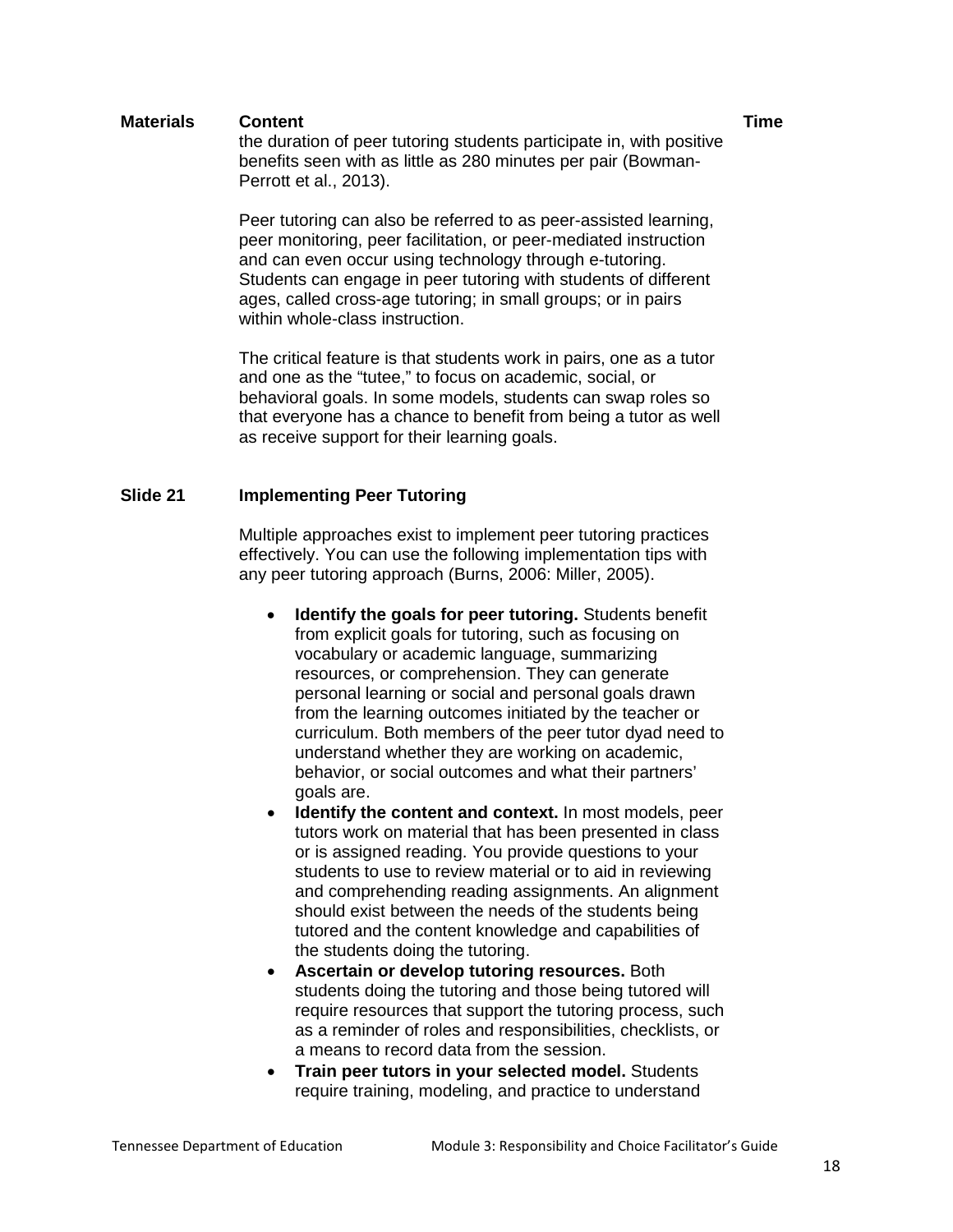the role of tutoring. For example, in the Pause, Prompt, Praise model explored by Eila Burns (2006), student tutors have to be taught to truly pause for at least five seconds before prompting their peer with guidance rather than giving them an answer. It's a natural inclination for many students to jump right in and give answers which can reduce learning outcomes. Be sure to model and practice the specific tutoring behaviors you expect from students for the model you've selected.

- **Strategically pair students.** Determining appropriate pairing may take some time and practice. Cross-age tutoring can rely on older students who have been trained as tutors and so may be able to tutor younger students with a range of needs. Pairing same-age students within a class can be trickier, and you need to consider each student's specific needs, personality, and ability level. Several models allow both members of a pair to serve in both roles, usually with the stronger student serving as a tutor first. In some cases, you can create groups of similar ability and mix the pairs within the group over several days. The rotation ensures all students have an opportunity to provide and receive tutoring.
- **Evaluate the effectiveness of your peer tutoring program.** Monitor student pairs as they are working, both for progress on their academic or social goals as well as the effectiveness of the tutoring process. Periodically reflect on and evaluate the effectiveness of the entire peer tutoring program. You may need to provide data to parents and administrators as well as to the students in the program on what is working and what might change.
- **Refer to Handout 3e**  Are you interested in implementing peer tutoring? Can you do this at your classroom or grade level? Or do you need to coordinate a larger effort across your campus? Refer to handout **3e**  3e for additional resources, including links to different models, and to determine whether you plan to focus on peer tutoring for your work related to this module. **Refer to Handout**

# **Slide 22 Service Learning**

Service learning includes a clearly articulated plan that provides opportunities for students to research relevant issues within a designated community, which could be the classroom or school or the local or broader community. Students design an appropriate project to address the identified issue, take action by implementing their project, and reflect and evaluate their project (Chung & McBride, 2015). Service learning provides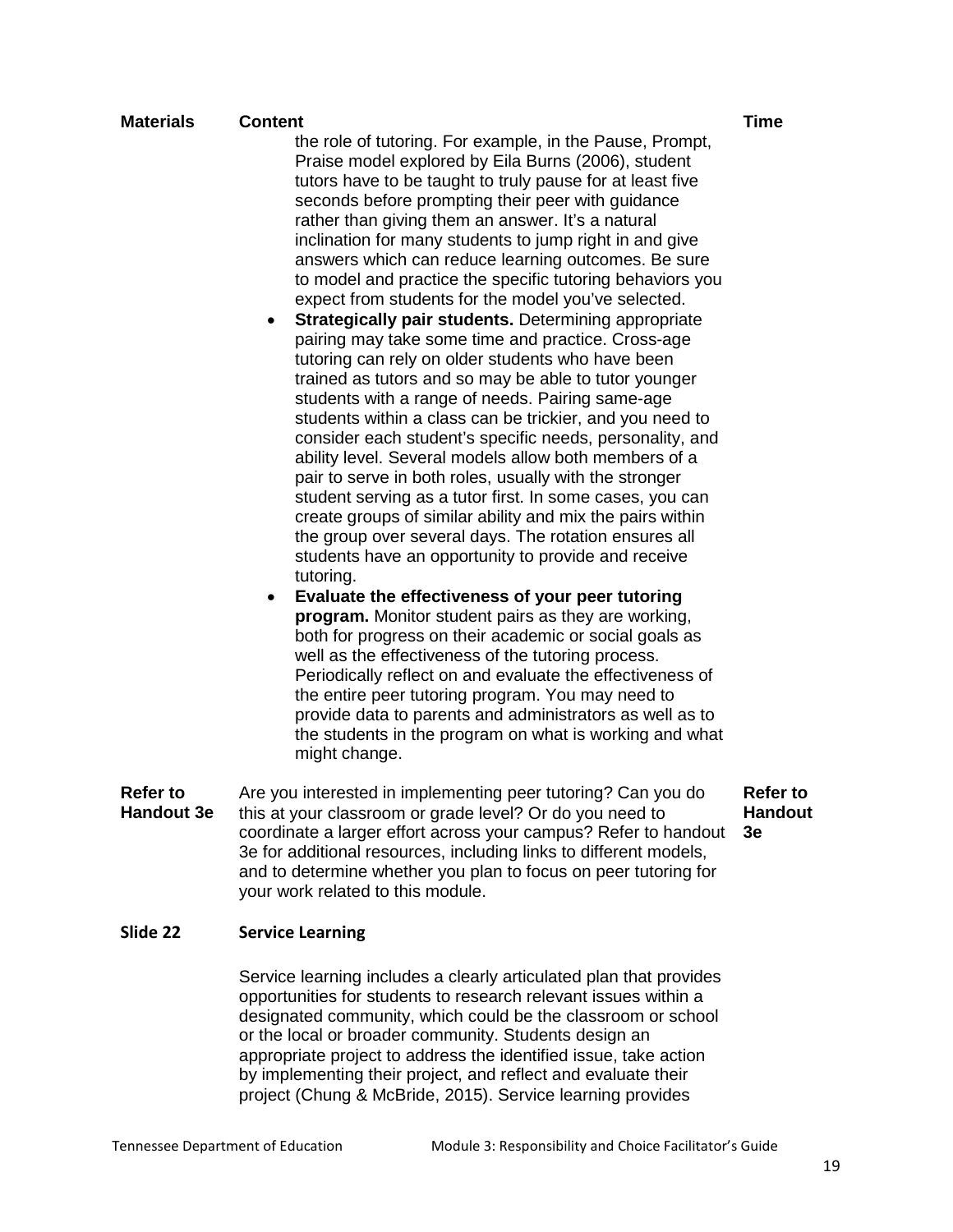opportunities for students to develop a range of social and personal competencies, with actions and reflection embedded throughout the project that explicitly promote responsible decision-making within a real-world context. Service learning emphasizes service to the community *and* student learning as they apply new knowledge and skills in a real-world setting. Thus, not all service activities necessarily meet the definition of service. For example, going to a local park to pick up trash in isolation does not necessarily meet this definition of service learning.

Students and the community receive multiple benefits for engaging in service learning projects. For example, students can develop a range of academic and social and personal outcomes, including a reduction in negative student behaviors (Chung & McBride, 2015). Additionally, schools and communities form stronger relationships and a sense of respect between both settings (Mantooth & Fritz, 2006).

Service learning can be a big commitment and difficult for individual teachers to implement on their own. However, many teachers feel the benefits for students to master academic outcomes *and* develop social and personal competencies outweigh the challenges. You may want to work with a team made up of faculty and staff and local community members to identify and implement the best service learning projects for your students.

You can use some of the following suggestions to begin to plan service learning projects in your school. These are based on some of the *K-12 Service-Learning Standards for Quality Practice* from the National Youth Leadership Council (2008). You can download the full standards and indicators from the NYLC website and find additional information about implementing service learning in Handout 3f. Suggestions for service learning include the following:

- **Service should be meaningful.** The best servicelearning projects are mutually beneficial to students and the community in which they live. Connect with school, district, and community leaders to develop ideas.
- **Service learning clearly links to the curriculum.** No teacher has time to implement any activity that isn't directly tied to meeting learning goals. Service learning is an instructional strategy, not just a fun project. Brainstorm real-world connections to content standards, units, or big ideas from your curriculum then seek a match to a community need.
- **Service learning provides opportunities for student voice.** Giving students an active opportunity to plan,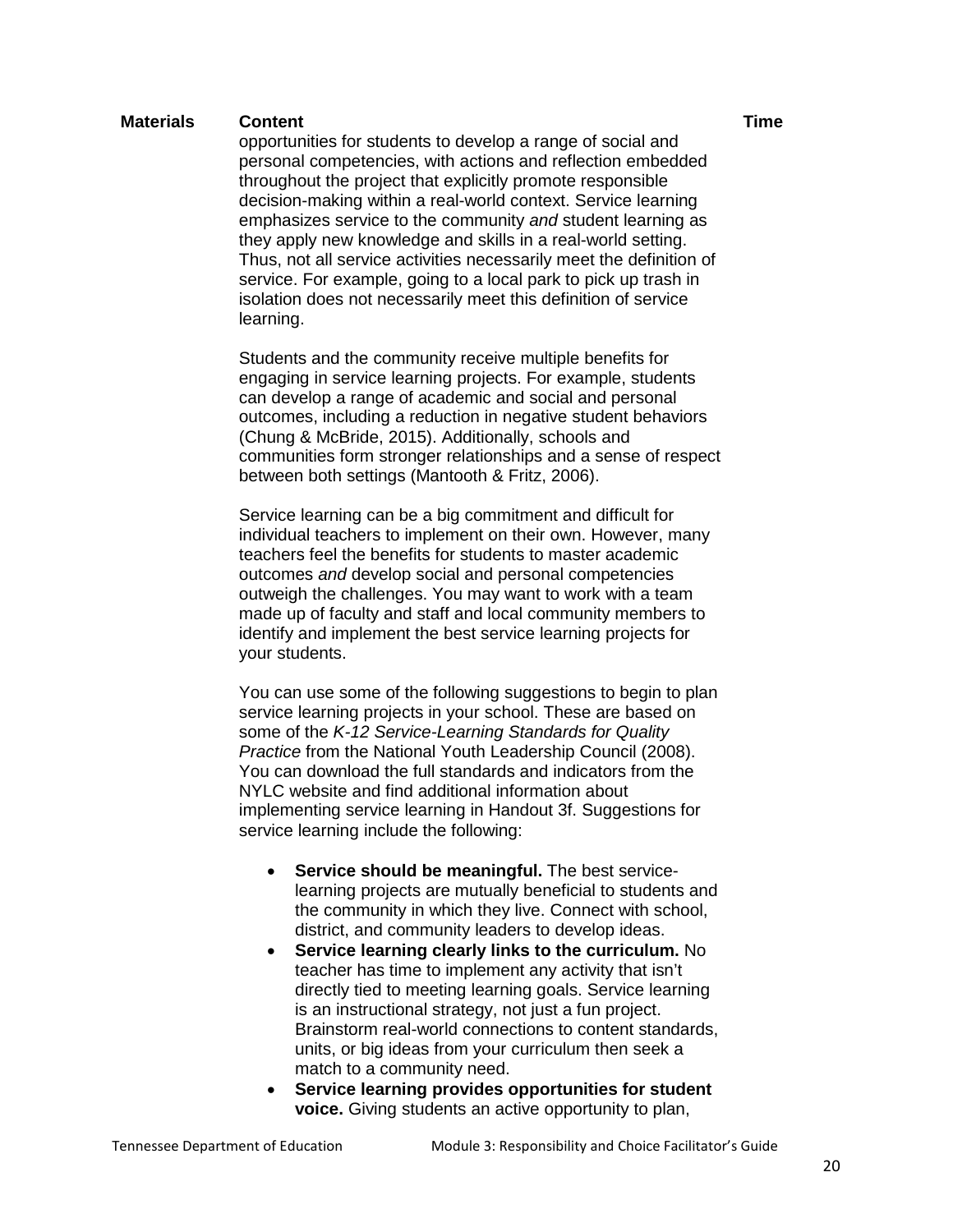| <b>Materials</b>                     | <b>Content</b>                                                                                                                                                                                                                                                                                                                                                                                                                                                                                                                                                                                                                                                                                                                                                                                                                                                                                                                                                                                                                                                                                                                                                                                                                                                                     | <b>Time</b> |
|--------------------------------------|------------------------------------------------------------------------------------------------------------------------------------------------------------------------------------------------------------------------------------------------------------------------------------------------------------------------------------------------------------------------------------------------------------------------------------------------------------------------------------------------------------------------------------------------------------------------------------------------------------------------------------------------------------------------------------------------------------------------------------------------------------------------------------------------------------------------------------------------------------------------------------------------------------------------------------------------------------------------------------------------------------------------------------------------------------------------------------------------------------------------------------------------------------------------------------------------------------------------------------------------------------------------------------|-------------|
|                                      | implement, and evaluate their service-learning<br>experiences instills plenty of opportunities for choice and<br>responsibility. Students may still need oversight by<br>knowledgeable adults, but consider whether you can<br>provide planning templates, work plans with timelines, or<br>even sample questions students can use to survey<br>community members and their peers to shape their<br>projects.<br>Students should monitor their progress and reflect<br>on learning. Students should receive time and ongoing<br>supports to monitor the impact of their service-learning<br>project. You can set up a schedule for team meetings<br>both with and without key community members, either in<br>person or using technology. Students can engage in<br>individual or group reflections through discussions in<br>class or via a project website, web conferencing, or<br>social media. Much of your students' content learning is<br>going to go beyond what multiple-choice and short-<br>answer questions can measure. Consider ways students<br>can document their learning using project artifacts,<br>images and photos, video, or presenting to the larger<br>community either through web conferencing or even with<br>a special night of project expositions. |             |
| <b>Refer to</b><br><b>Handout 3f</b> | Service learning requires commitment and is often implemented<br>with older students, but it can have a significant impact on<br>promoting responsibility. Do you have a course that can benefit<br>from incorporating the components of service learning as a<br>means to promote student responsibility? Or perhaps there is a<br>project that your students can engage in that uses the elements<br>of service learning in your school community? Refer to handout<br>3f for additional resources and to determine whether you plan to<br>focus on service learning for your work related to this module.                                                                                                                                                                                                                                                                                                                                                                                                                                                                                                                                                                                                                                                                       |             |
| Slide 23                             | <b>Reflect and Plan Next Steps</b>                                                                                                                                                                                                                                                                                                                                                                                                                                                                                                                                                                                                                                                                                                                                                                                                                                                                                                                                                                                                                                                                                                                                                                                                                                                 | 3 minutes   |
| (Activity)                           | To help you plan for using responsibility and choice more<br>effectively in your class, complete the final handout, "Handout 4,<br>Responsibility and Choice Reflection and Additional<br>Information." It contains questions for reflection that can lead to<br>concrete action steps to impact your use of responsibility and<br>choice practices. This handout also includes the references<br>cited in the module's facilitator guide. As you consider your plan<br>of action, keep in mind the following guidance:<br>1. Set realistic goals. Identify realistic goals for yourself in<br>implementing responsibility and choice. Be sure you and<br>your students have the necessary social and personal<br>and academic competencies to engage in the practices.<br>You may want to start with limited opportunities and                                                                                                                                                                                                                                                                                                                                                                                                                                                    |             |